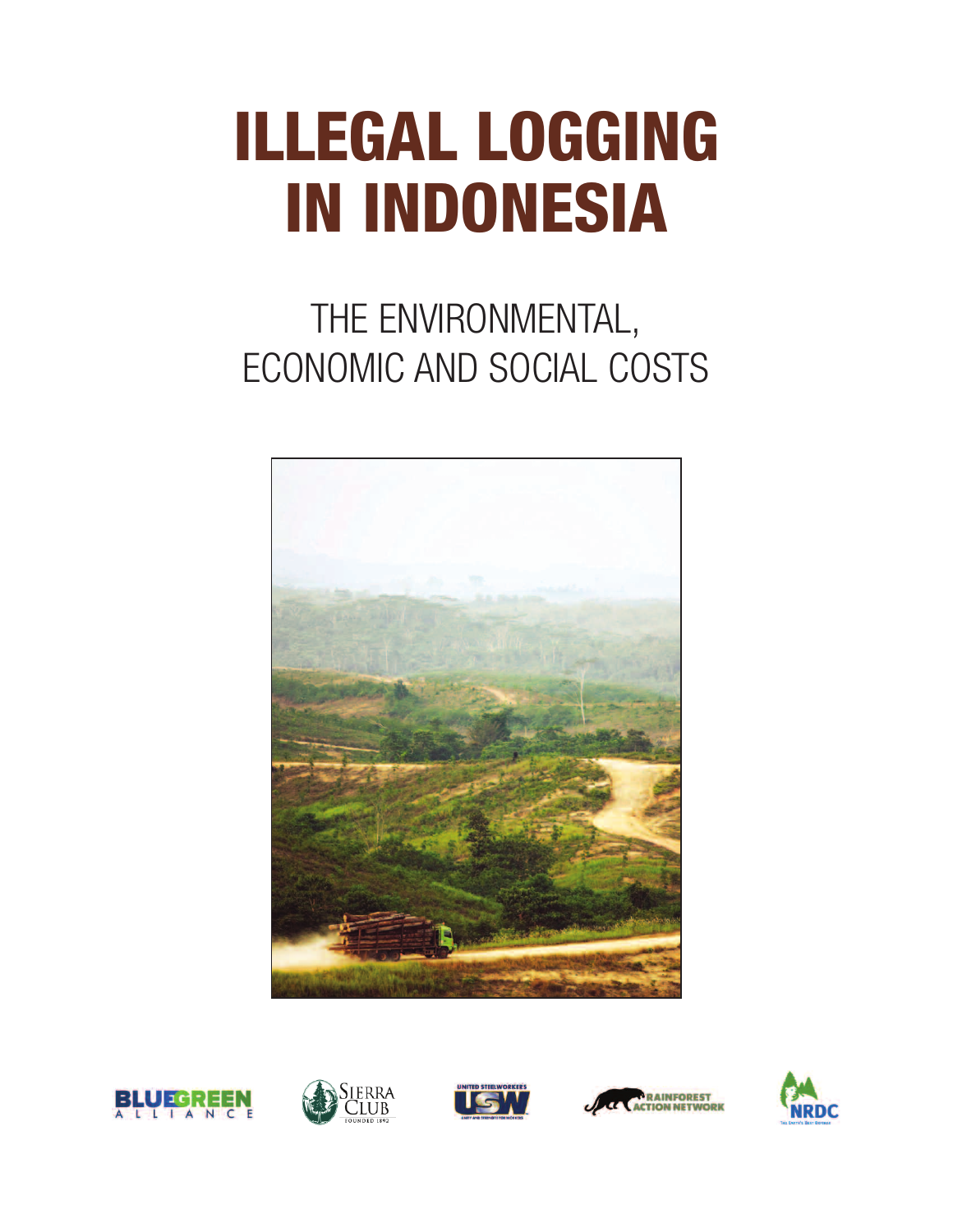# **ILLEGAL LOGGING IN INDONESIA**

## THE ENVIRONMENTAL, ECONOMIC AND SOCIAL COSTS

# **Contents**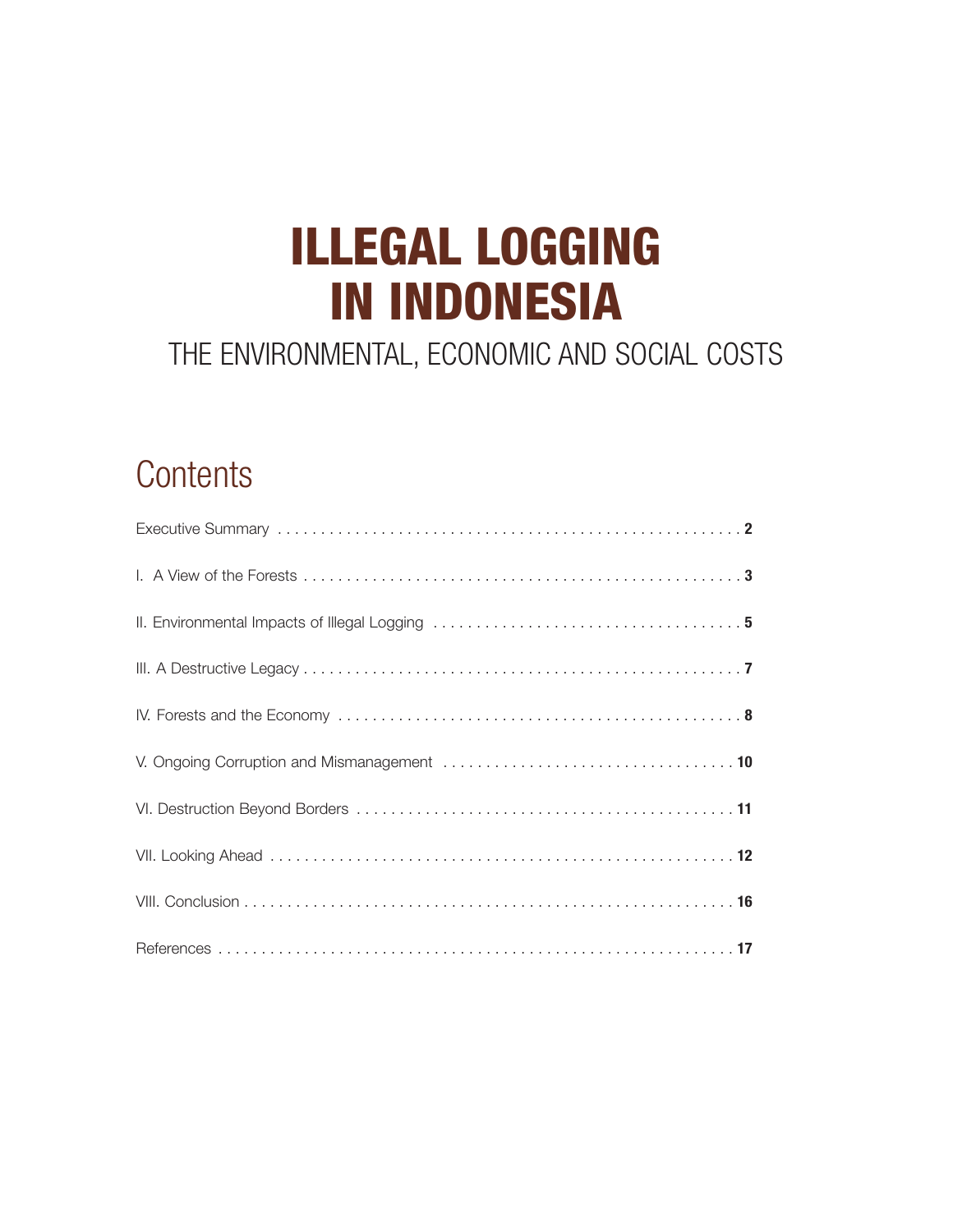# Executive Summary

Indonesia's rainforests are the third largest in the world, but they also rank amongst the most endangered. Much of the forests have been logged to feed the country's enormous timber processing mills. Indonesia's paper and pulp industry has a record of large-scale, illegal deforestation. A 2007 United Nations Environmental Program report estimated that 73 to 88 percent of timber logged in Indonesia was illegally sourced.<sup>j</sup> More recent estimates place the figure at a lower, yet nonetheless startling 40 to 55 percent.<sup>ii, iii</sup> Even forests with protected status such as national parks, are in danger - according to the central government of Indonesia, timber is illegally harvested from 37 of the nation's 41 national parks.iv

Deforestation accounts for one-fifth of global greenhouse gas emissions, making it one of the most significant contributors to climate change.<sup>v</sup> A report sponsored by the Indonesia government estimates that forest degradation contributes to approximately 80 percent of the nation's greenhouse gas emissions.<sup>vi</sup> Such irresponsible forestry has been critical in making Indonesia the third largest emitter of greenhouse gases in the world.vii

Illegal logging undermines the strength and sustainability of the forest products' economy both in Indonesia and the United States by distorting global prices of timber, undercutting sustainably manufactured products, and jeopardizing the jobs of U.S. workers. Under current conditions, there is no level playing field. Manufacturers across the U.S. are struggling to compete against imported, illegallyharvested low-priced wood and wood products. The U.S. Bureau of Labor Statistics reports that the logging, wood, paper and cabinetry industries have lost 242,000 jobs, or roughly 23 percent of its workforce, since 2006.viii Conservative estimates place U.S. industry losses due to illegal logging-related depressed wood prices and lost exports at over \$1 billion.ix

Increased transparency and comprehensive law enforcement are crucial to protecting forest ecosystems and creating a level playing field for business. It is critical that the U.S. is not complicit in perpetuating illegal logging by allowing access to U.S. markets. Trade and investment agreements should end demand for and trade in wood products that are illegally and or unsustainably sourced. Trade in products from illegal logging should also be addressed as a trade subsidy and remedied through trade laws. The U.S. Lacey Act, which prohibits trafficking and sales of illegally sourced wildlife and plants, must be strengthened through the inclusion of highly processed wood products in import declaration requirement schedules and sufficient appropriations to implementing agencies. In addition, a consistent global commitment is necessary to stem the trade of illegally sourced wood products, ensure sustainable growth for local communities, protect forest ecosystems and mitigate climate change.

### **References:**

- v. Nicholas Stern. *The Stern Review on the Economics of Climate Change.* Cambridge: Cambridge University Press, 30 October 2006.
- vi. U.S. AID. Global Climate Change: Country and Regional Information, Indonesia. Accessed 29 March 2010.
- vii. PEACE. Indonesia and Climate Charge: Current Status and Policies 2007.

i. Christian Nellman, et al. *The Last Stand of the Orangutan – State of Emergency: Illegal Logging, Fire and Palm Oil in Indonesia's National Parks.* United Nations Environment Program and United Nations Economic, Social and Cultural Office. February 2007.

ii. Chatham House. *Illegal Logging and Related Trade: 2008 Assessment of the Global Response (Pilot Study) - Summary.* August 2009.

iii. Human Rights Watch (HRW), 2009. *Wild Money.*

iv. Department for International Development (DFID), 2007. "Crime and Persuasion: Tackling Illegal Logging, Improving Forest Governance."

viii. U.S. Bureau of Labor Statistics.

ix. Seneca Creek Associates, LLC, and Wood Resources International, LLC. *"Illegal" Logging and Global Wood Markets: The Competitive Impacts on the U.S. Wood Products Industry,* prepared for American Forest & Paper Association. November 2004.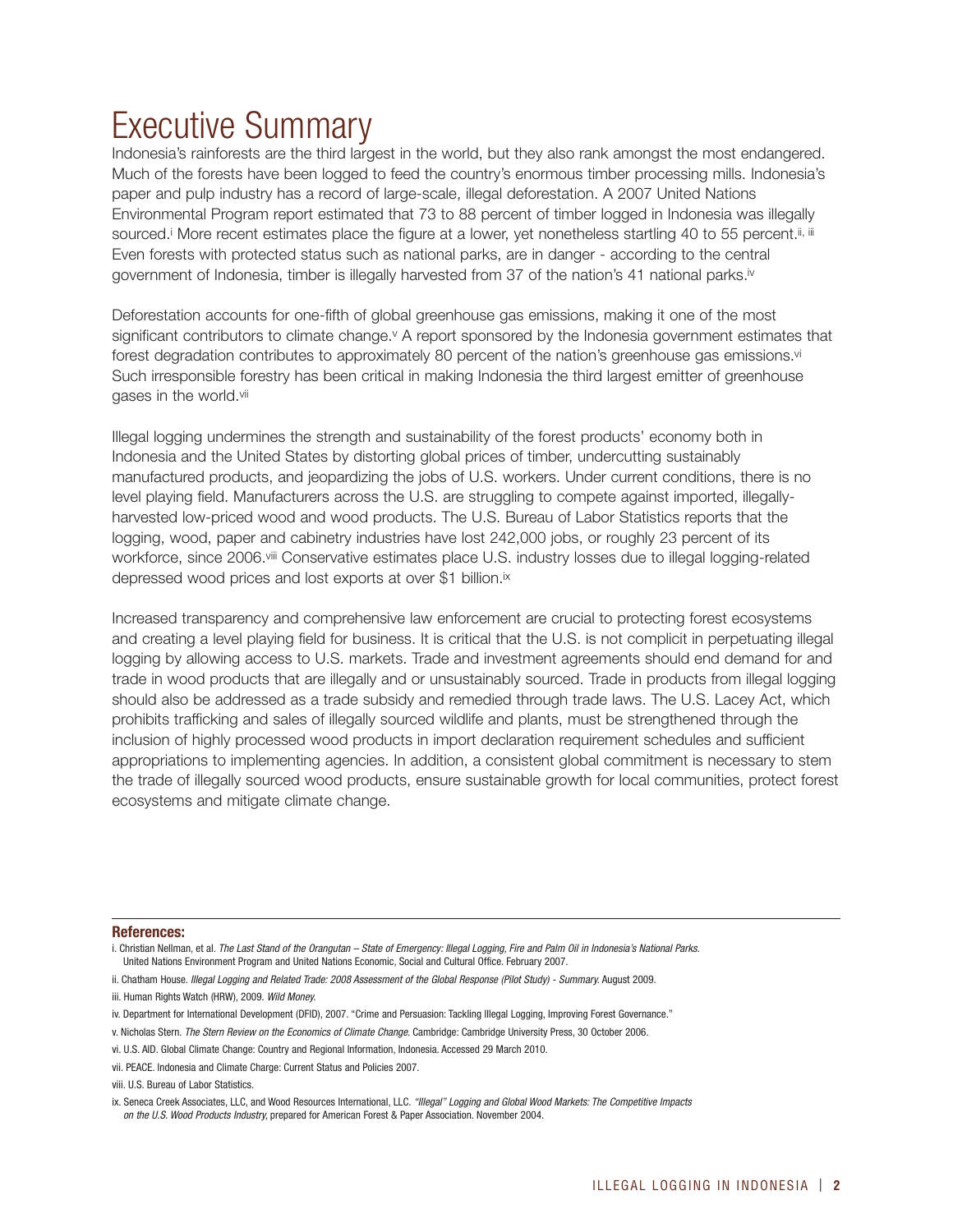# I. A View of the Forests

### **Indonesia's Forests**

Indonesia's forests cover approximately 463,300 mi<sup>2</sup>, an area so vast they rank behind only the forests of Brazil and the Democratic Republic of Congo in size.<sup>1</sup> These tropical rainforests are some of the most biologically diverse in the world – Indonesia is home to 11 percent of the world's plants species, 10 percent of its mammal species and 16 percent of its bird species, a majority which live in forests.2 Endangered species such as the Sumatran tiger, elephant, rhinoceros and orangutan, as well as commercially valuable wood species such as ramin, meranti and merbau are native to these forests.

Indonesian forests are also some of the world's most rapidly disappearing and there is evidence that forest loss is accelerating.<sup>3</sup> Between 1990 and 2005, approximately 108,110 mi<sup>2</sup> of Indonesian forest disappeared, 83,785 mi<sup>2</sup> of which were virgin forest.<sup>4</sup> The steady drop in rainforest cover has been alarming – in the 1960s, 82 percent of Indonesia was forested, a number which dropped to 68 percent in 1982, 53 percent in 1995 and 49 percent in more recent estimates.<sup>5</sup> At current rates of deforestation, 98 percent of Indonesia's lowland forests may be destroyed by 2022.6



### **Illegal Logging in Indonesia**

Illegal logging is an extensive, systematic problem in Indonesia. A 2007 United Nations Environment Program report estimated that 73 to 88 percent of timber logged in Indonesia is illegally sourced.7 More recent estimates place the figure at a lower, yet nonetheless startling 40 to 55 percent.8,9 Even forests with protected status, such as national parks, are in danger - according to the central government of Indonesia, timber is illegally harvested from 37 of the nation's 41 national parks.10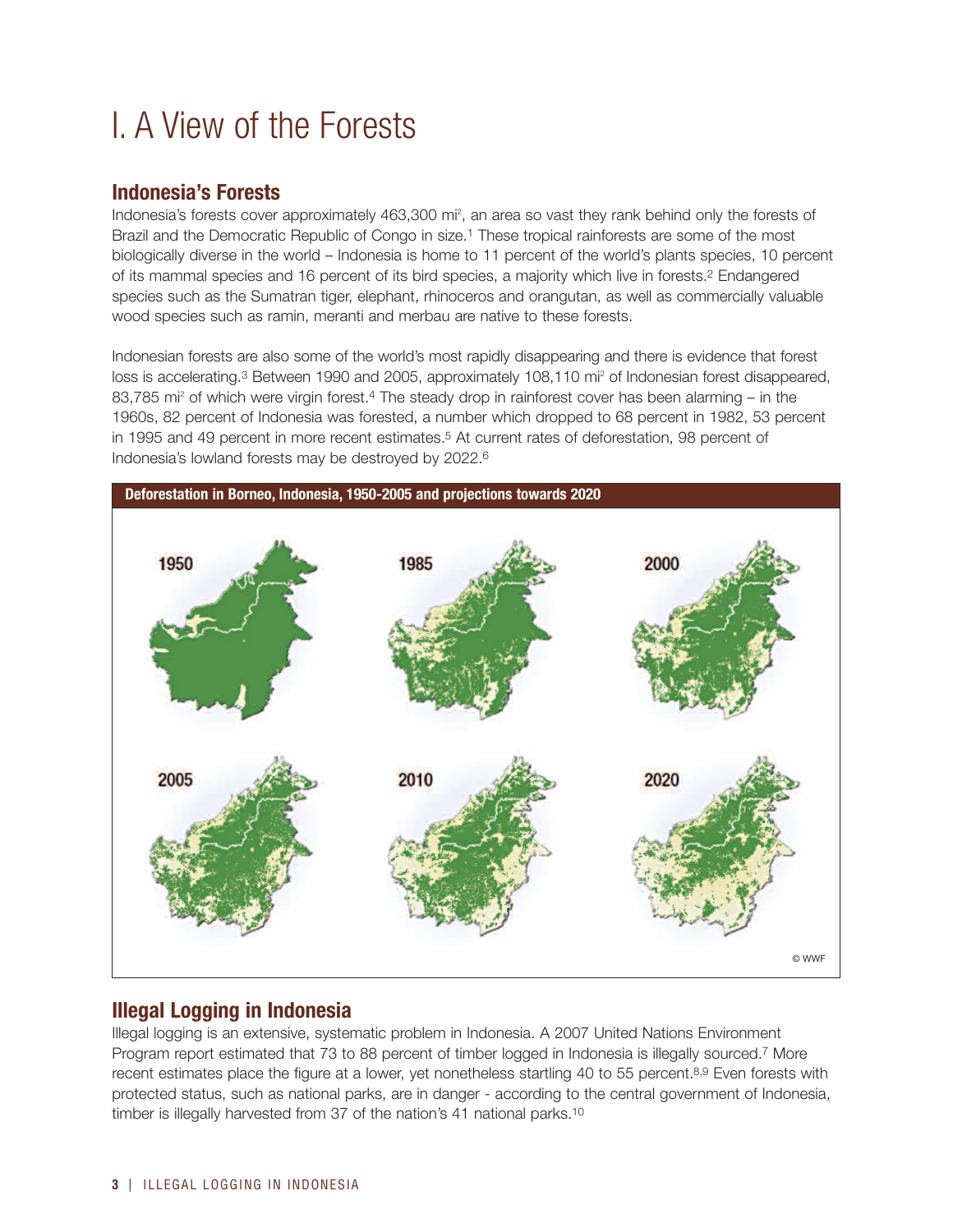Illegal logging occurs when the harvest, transport and/or manufacturing process of wood and/or wood products is tainted by unlawful proceedings.

Illegal logging includes but is not limited to the following kinds of activities:

- Unauthorized harvesting in national parks or forest reserves;
- Harvesting without concession permits or beyond concession permit limits;
- Overharvesting on granted lands;
- Transporting timber without proper documentation;
- Timber smuggled, sold or transported as if produced from foreign, legal concessions;
- Purchasing shipments of logs of questionable origin mixed with legal timber harvests;
- Failure to properly report harvests to avoid royalty payments; and
- False customs papers.

The illegal harvest and trade of timber involves a vast, corrupt network of industry, global supply chains, and imperfectly regulated trade practices. A 2007 Washington Post investigation revealed that illegally felled wood from the forests of Indonesia, Burma, Russia, the Congo, and the Amazon are finding their way into homes and offices of unsuspecting U.S. and European consumers, thanks to the irresponsible practices of wood-processing plants in manufacturing countries like China.

Both supply and demand-side companies contribute to unlawful, inequitable and destructive illegal logging practices. Consumer appetite for pulp, paper and furniture in developed nations like the United States, the European Union and Japan, coupled with growing demand in developing countries like China and India, have fueled further exploitation of already depleted forests. Current models of globalization have encouraged the flourish of trade of products made in countries with poorly enforced labor and environmental standards. The true costs of production, including grave environmental repercussions, have not been accounted for. These market patterns are creating an unlevel playing field, resulting in economic losses and job dislocation in North America, where workers and companies are not able to compete.

Timber is illegally harvested from 37 of the nation's 41 national parks.

The development of large-scale commercial plantations is another critical cause of illegal logging. Palm oil plantations are expanding to meet global demands for biofuels and vegetable oils. The promise of lucrative financial returns has accelerated illegal clear cutting practices, robbed deforested areas of the opportunity to recover and established sprawling plantations in what was once forest land.

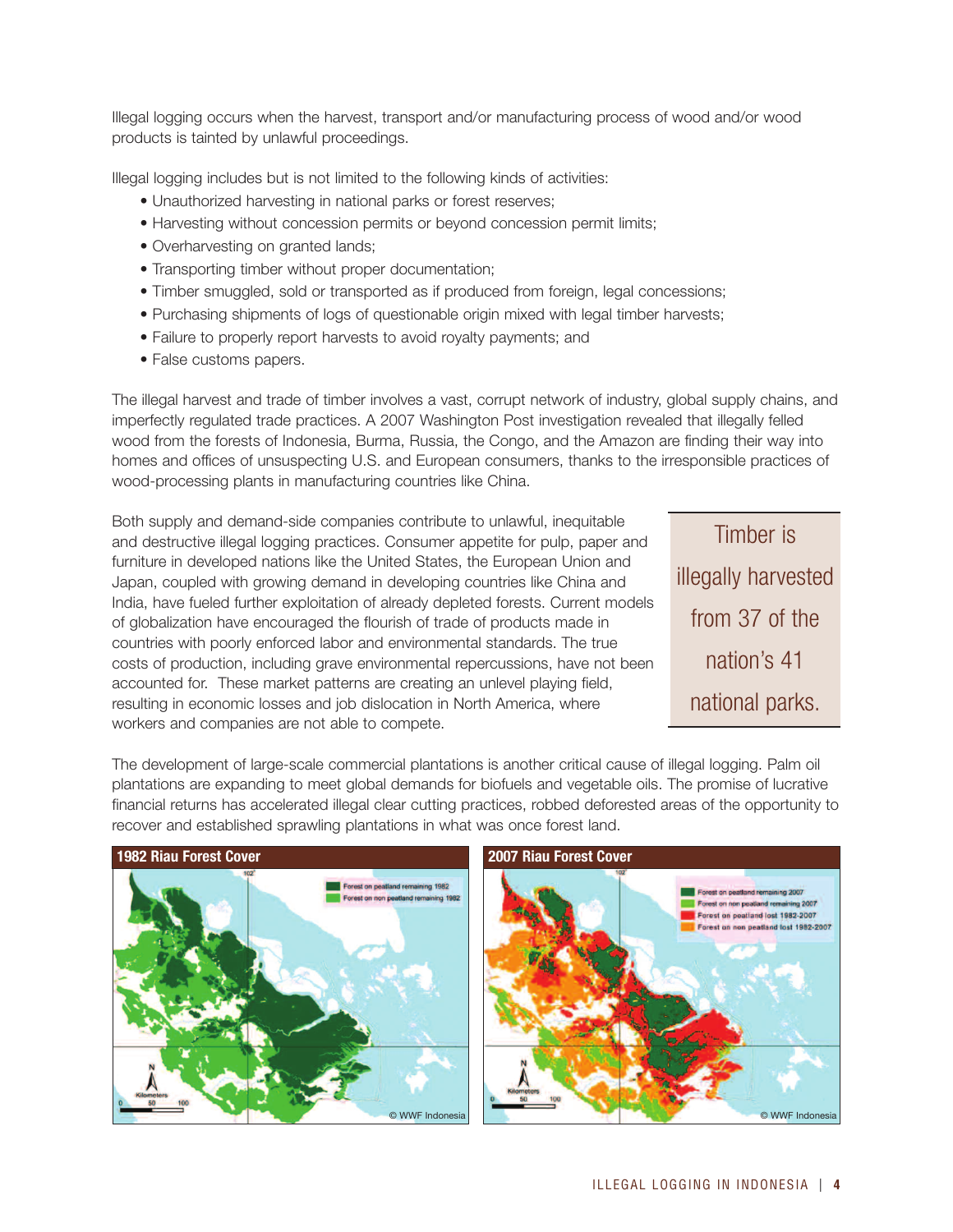### **Global Deforestation and Timber Trade**

Brazil, Indonesia, Sudan, Myanmar (Burma), Zambia, Tanzania, Nigeria, the Democratic Republic of the Congo, Zimbabwe and Venezuela are facing the highest rates of deforestation in the world.11 The relative role of domestic and international consumption differs by region and by the type of impact on intact forests. While some countries' domestic demand factors significantly into global trends of deforestation, export-driven industrial-scale logging is responsible for opening up a majority of new forest tracts to exploitation, beginning the transition towards forest loss.

- · Brazilian wood is generally consumed domestically; 15 to16 percent of harvested timber is exported, largely destined for the U.S., EU, China, Japan, Mexico and Canada.<sup>12</sup>
- · Most wood harvested in West/Central Africa is consumed by domestic markets; remaining wood is predominantly exported to Europe and China.<sup>13</sup>
- · Burmese timber is characterized by illegal smuggling to China, where timber is processed and consumed by Chinese markets or exported to the U.S. and Europe.<sup>14</sup>
- · A large amount of Indonesian timber is smuggled to Malaysia or exported to Japan, the U.S., South Korea, China and the E.U.<sup>15</sup>

U.S. wood imports are predominantly of Chinese, Canadian and Brazilian origin.16 In turn, China imports a large amount of logs from Malaysia, Papua New Guinea, West/Central Africa, Russia, Myanmar, the EU and Russia.<sup>17</sup> Poor law enforcement has sheltered a system in which trees of questionable legal status are guaranteed safe harvest and shipment at the right price.<sup>18</sup>

# II. Environmental Impacts of Illegal Logging

### **The Many Facets of Destruction**

Deforestation accounts for one-fifth of global greenhouse gas emissions and is one of the most significant contributors to climate change.19 Trees serve a vital carbon sequestration function and are a cost-effective way of offsetting carbon that is released into the atmosphere. Deforestation not only robs the global community of a cost-effective way to mitigate climate change, it also exacerbates the current crisis by releasing additional carbon. Although a 2010 UN Food and Agriculture Organization report indicates that deforestation rates in Indonesia have declined drastically from 7336 mi2 to 1931 mi2 per year since 2000, by including plantations in reforestation rate calculations, these numbers obscure the reality that natural forest loss has continued at an alarming pace.20

A report sponsored by the Indonesian government estimates that deforestation, forest degradation and the burning of peat lands contribute approximately 80 percent of the nation's greenhouse gas emissions.21 Illegal behavior in the country's pulp and paper industry has been critical in driving immense amounts of greenhouse gas emissions.22

Illegal logging has adverse environmental, economic, political and social impacts. The loss of valuable forest cover has devastated wildlife, traditional ways of living and the productivity and resilience of ecosystems. Denuded land loses the ability to retain soil and water, contributing to soil erosion, flooding, landslides and severe, even irreversible declines in productivity. Plant species and animal populations are disrupted and endangered by infrastructure built to access and transport timber which requires machinery and infrastructure which can fragment and damage tracts of wilderness. Logging roads offer increased access to animal habitats, increasing the risk of poaching and lowering chances of survival for many endangered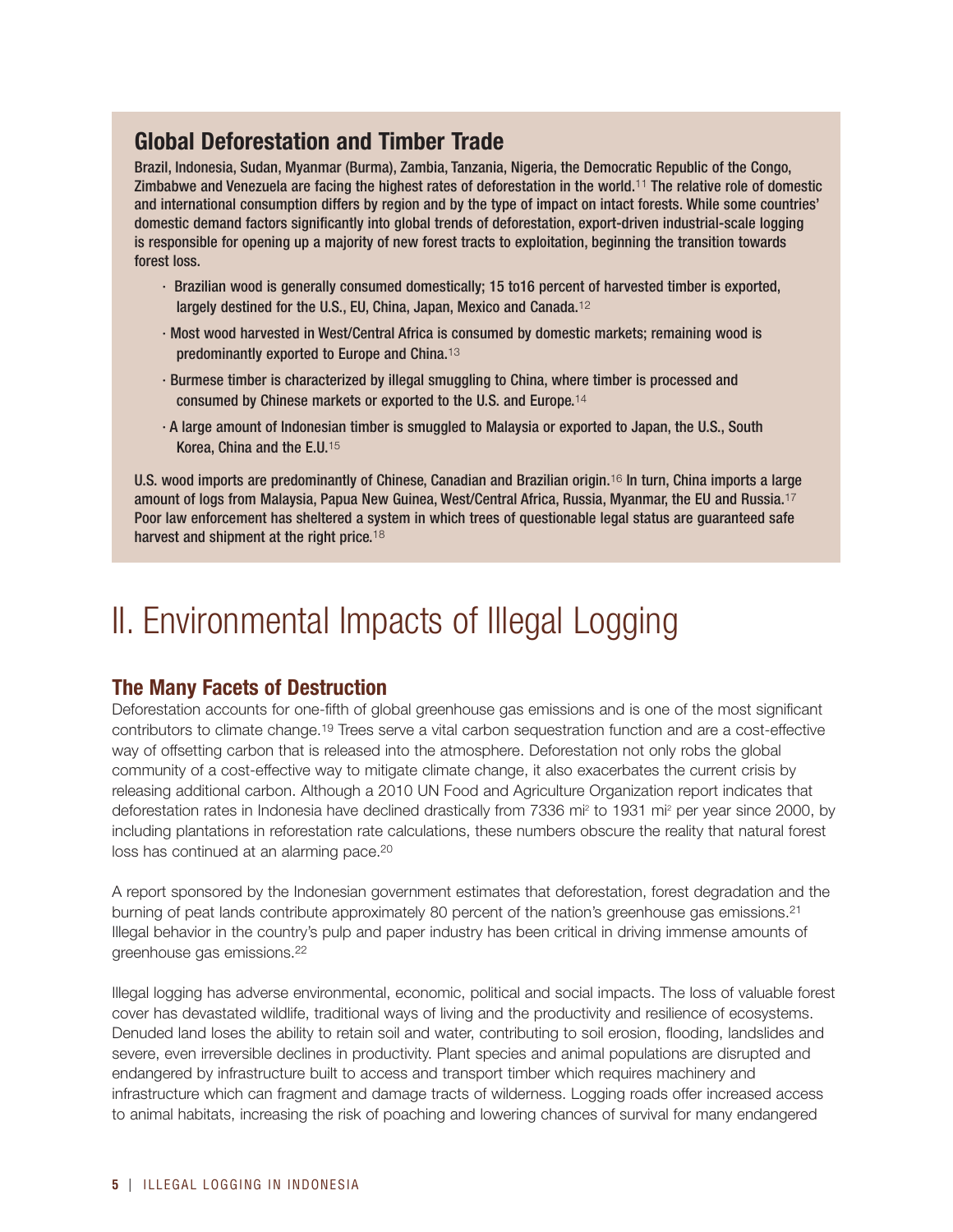and ecologically important species such as the Sumatran tiger, rhinoceros, orangutan and elephant. In 2008, several sources reported that paper conglomerate Asia Pulp & Paper (APP) had built an unlicensed 45km road through forest and peat in Sumatra's Riau province, severely fragmenting the forest habitat. Logging interests have had an active presence in Riau for the last quarter century, permanently impacting the landscape and biodiversity of the area. In the last 25 years, the province has lost 65 percent of its forests, elephant populations have declined 84 percent to 210 individuals, and tiger populations have declined by 70 percent, to less than 192 individuals.23

### **How Do Forests Prevent Climate Change?**

Healthy forests are carbon sinks, sequestering carbon from the atmosphere. Growing vegetation such as trees and plants absorb carbon dioxide through photosynthesis, a process in which carbon dioxide, water and light energy are converted into organic compounds that help plants grow. These plants fix carbon, serving as a sink to contain these climate changing gases. Forests ecosystems then store this carbon, acting as carbon reservoirs for the duration of their lives.

Forest soils, enriched by biomass such as leaves, decaying trees and animal waste, are another important carbon sink. Soils contain more carbon than all terrestrial plant-life and the atmosphere combined.<sup>24</sup> When plants and animals die and decompose, their carbon-containing molecules are broken down and returned to the atmosphere or soil.

Carbon flows through ecosystems in a continual cycle, thus forests can be carbon sinks or sources. Forests, soils and peat swamps release large amounts of climate-changing greenhouse gases when they are burned, degraded or destroyed. When these valuable ecosystems are destroyed, not only are large amounts of fixed carbon released into the atmosphere, but priceless carbon sinks are also permanently eliminated. Destroying forests endangers one of the most important low-cost, naturally occurring, climate change-mitigating mechanisms we count on.

Not all forests have the same environmental worth and utility – tree plantations and old-growth forests both contain trees and soils but have different impacts on the environment. Old-growth and natural forests contain a varied mix of large, old trees, fallen logs and diverse understory plant-life. These forests are minimally disturbed by humans and house many rare and endangered species. Forests disturbed by logging, clear-cutting or fires, particularly those in the tropics, lose much of the carbon they store and often do not sequester as much carbon as undisturbed forests. They may require a century to several millennia to recover and much of the original biodiversity may be permanently decimated. Similarly, tree plantations lack the multi-layered canopies, intact soils and biodiversity of old-growth and natural forests. Disturbed forests and tree plantations store less carbon than natural and old-growth forests.<sup>25</sup>

### **Why is Peat Important?**

Peat land, large accumulations of partially decayed vegetation and biomass, are critical carbon reservoirs. Peat swamps store more carbon dioxide per unit area than any other ecosystem; the peat swamps of Riau contain an estimated 16.9 billion tons of carbon, two-thirds of the amount of global carbon emissions from fossil fuels in 2004.<sup>26</sup>

Draining, logging and poor management of peat lands, which contain commercially valued timber species such as meranti, ramin and merbau, have played a key role in releasing immense amounts of carbon dioxide and increasing forest fire susceptibility. Scores of Indonesian forests and peat swamps have been cleared for pulp or oil palm plantations, settlements, development and agricultural use.

Logging and land clearance for pulp wood and palm oil plantations requires the draining and desiccation of peat land. These areas then emit massive amounts of CO2 and become carbon-rich fuel for intense, long-burning fires. On average, the burning of peat lands releases one billion tons of carbon dioxide, or the equivalent of 15 percent of fossil fuel combustion in a single year.<sup>27</sup> The logging and burning of these peat lands has contributed to Indonesia's standing as the third largest emitter of greenhouse gas emissions in the world.<sup>28</sup>

**Smoke from illegally set forest fires in Riau drifting towards Malaysia, recorded by MODIS satellite.**



©NASA 2005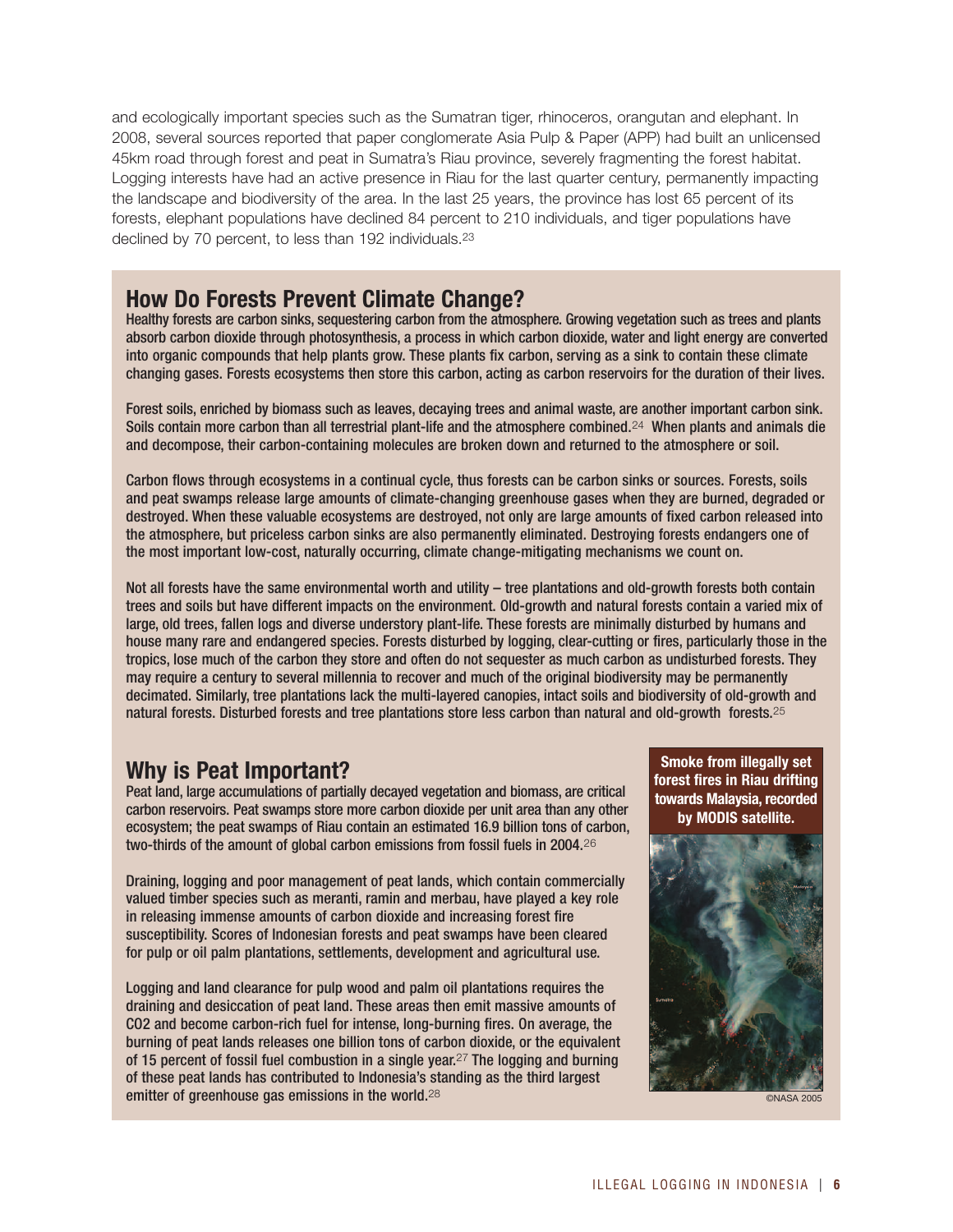### **Asia Pulp & Paper**

Asia Pulp & Paper (APP) is the third largest pulp and paper producer in the world with a record of rainforest destruction in Indonesia.29 APP has played a large role in illegal logging in Indonesia; at least 30% of APP's fiber supply is of suspected illegal origin.<sup>30</sup> APP Indonesia produces over 7 million tons of pulp, paper and packaging and its products are sold to over 65 countries on six continents.31

APP generates large profits by exploiting old-growth forests and local forest communities. A 2006 World Wildlife Fund report estimates that APP is responsible for clearing approximately 300 mi<sup>2</sup> every year since 2002.<sup>32</sup> APP subsidiaries in Indonesia have not only devastated forests and wildlife in Indonesia, they have also been responsible for grave human rights abuses – APP companies have violently seized land, intimidated local communities members and barred access to public areas.<sup>33</sup> APP produces mainly in Indonesia and China, but has also been linked to illegal logging in Cambodia.34

In Indonesia, APP's transgressions include but are not limited to:

- · Clearing peat swamp forests with peat depth more than 3 meters, a violation of Indonesian law35
- · Sourcing wood from illegal logging operations36
- $\cdot$  Purchasing wood from proposed national parks $^{37}$
- · Logging beyond legal limits or without proper licensing38
- · Building logging roads without meeting official requirements or obtaining licensing<sup>39</sup>
- · Purchasing and processing wood from illegal suppliers without proper licensing.<sup>40</sup>

The World Wildlife Fund (WWF), which works with the largest companies in the world to develop sustainability plans, has broken ties with APP.<sup>41</sup> The Forest Stewardship Council and the Rainforest Alliance have also publically disassociated from APP due to the company's destructive practices. Notable brands such as Staples, Walmart and Office Depot have also ended relations with APP for these reasons.<sup>42, 43</sup> Despite this, APP continues to expand its forest-clearing operations in Indonesia, further threatening forests, animals and people."<sup>44</sup>

# **III.** A Destructive Legacy

### **A History of Vanishing Forests**

The destruction of Indonesia's forests has largely occurred within the last few decades. In 1967, then President Soeharto nationalized Indonesia's forests, dividing forest lands into logging and plantation concessions which were allocated to key businesses, family members and political partners.45 Irresponsible stewardship of concessions, coupled with controlled timber prices and limited export of unprocessed wood, generated large profits for the industry. During Soeharto's 32-year rule, the timber sector boomed and greatly increased processing capacity in pursuit of short-term financial gains. Indonesia's pulp and paper industry grew nine-fold between the late 1980s and the end of the century.46 By the late 1970's, Indonesia had become the world's largest exporter of tropical timber.<sup>47</sup>

A legacy of the Soeharto regime is the overcapacity of the manufacturing sector, built to generate the most profit in a short amount of time. The decline of timber supplies to feed Indonesia's excess export capacity has incentivized illegal logging in deeper, protected forest areas in order to feed production in mills. In 2000, the consumption of wood in the pulp production sector alone exceeded the entire legal supply of Indonesian timber.48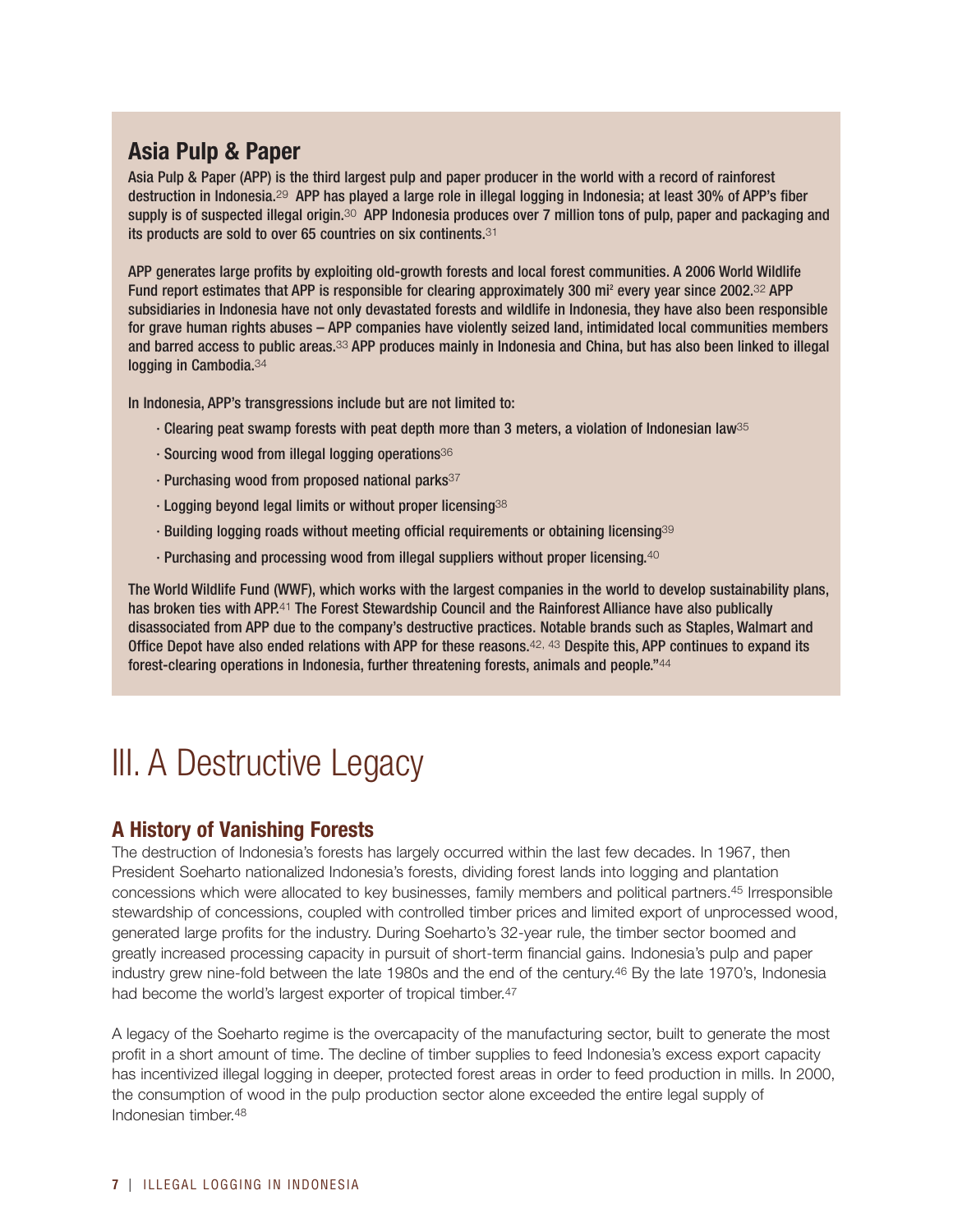Indonesia's forestry record is marred by poor management, corruption and exploitation. In 1989, the Reforestation Fund was established in order to support the reforestation and rehabilitation of degraded land and forests. In actuality, this funding served the Soeharto regime's development agenda, which was focused on entirely on economic growth and industrialization and disregarded environmental sustainability and indigenous land rights. A large portion of funding was allocated to a small number of companies with close political ties and little intention of investing in reforestation and rehabilitation.49 The funds were also misallocated for non-forestry related purposes such as the 1997 South East Asian Games.50 A financial audit of Reforestation Fund projects revealed that the government lost \$5.2 billion as a result of corruption, fraud and uncollected taxes.51



© David GIlbert/RAN

### **Reform after Soeharto**

After the end of Soeharto's regime in 1998, reform and decentralization policies were enacted in an effort to reverse the economic and environmental devastation instigated by national-level policies. Instead of reversing irresponsible practices, decentralization and reform further exacerbated the unsustainable extraction of natural resources by encouraging corruption and negligence to proliferate on provincial and local levels. The lucrative nature of the forestry sector motivated local officials to reap personal benefits by disregarding forestry laws. Rather than taking action to stem illegal logging, district parliaments took a share of profits made from harvesting illegal wood by taxing these goods.<sup>52</sup>

More recently, the Ministry of Forestry has regained some authority over forest control through recentralization efforts, yet these changes have failed to stem forest loss. Presently, the Ministry has official authority to issue clear cut and "land conversion" permits; however, local institutions continue to issue their own permits. The result is ongoing logging with an apparent façade of legality. Overlapping responsibilities and lack of coordination between governance bodies, coupled with ambiguous legislation and rampant corruption has led to continued forest abuses. Responsible forestry initiatives are hindered by weak coordination and conflicting interests on local, provincial and national levels.53

# IV. Forests and the Economy

Indonesia's forests are a critical component in the nation's economic development. Forestry itself comprises a small sliver of the nation's total gross domestic product (0.8 percent), but wood-processing industries and trade of timber and timber products are a large part of the Indonesian economy.54 The wood processing industry includes critical jobs in harvesting, processing, manufacture and trade. Forests are also crucial to supporting small-scale, informal economies. The Indonesian Ministry of Forestry has estimated that 30 million people depend on the forest for their livelihoods and for environmental services such as water filtration and flood protection <sup>55</sup>



**Lost Forestry Taxes due to transfer pricing,**

Indonesia is one of the world's top exporters of tropical timber.56 Legal timber harvest impacts roughly 2,700- 3,000 mi2 of forest land a year, but moderate estimates taking illegal logging into account indicate that 4,633 to 5,405 mi<sup>2</sup> of forest are affected by logging activities.<sup>57</sup>

<sup>©</sup> 2009 Human Rights Watch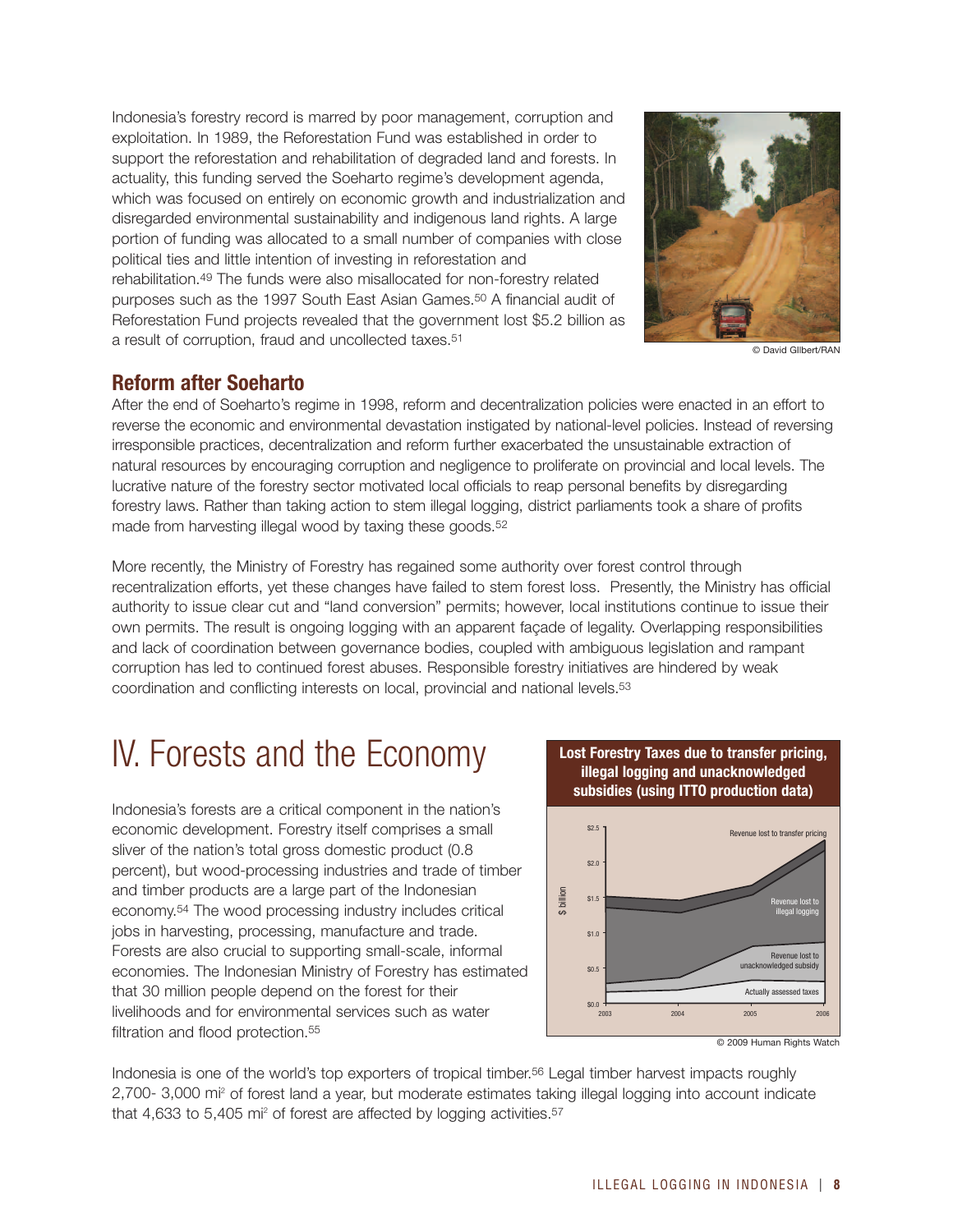Illegal logging is not simply an environmental issue or a problem confined to the timber industry; poor governance, irresponsible industry and corruption have far-reaching effects. The World Bank estimates that illegal logging costs developing nations close to \$15 billion in lost assets and revenue annually.<sup>58</sup> In Indonesia alone, illegal timber harvest and trade costs the government at least \$2 billion per year due to corruption, uncollected taxes, unacknowledged subsidies, and general poor management of resources. These calculations do not include smuggling and unreported activities and lost funding for health, education and development of local communities.59 Rampant corruption stemming from illegal logging has significantly undermined the Indonesian legal system, stifling just law enforcement and transparency. Most importantly, illegal logging deprives developing countries of the opportunity to realize the economic value of preserving their forests as part of the global solution to stopping climate change.<sup>60</sup>

### **Local Communities**

Despite the handsome profits accompanying the trade of timber, populations in areas from which timber is extracted remain impoverished. Loggers receive little payment for their work and tend to be indebted to logging bosses. In addition, loggers and sawmill workers often operate dangerous machinery under poor conditions, with no health or safety safeguards.<sup>61</sup>

Communities which depend upon these forests to sustain local economies for generations rarely derive much benefit from the proliferation of logging roads and unsustainable extraction of natural resources. Indigenous peoples are now faced with a reduction in game and plants traditionally harvested from these areas, and the general lack of lasting benefits accompanying the spread of logging.62

**A logging road near Bukit Tigapuluh National Park** 

### **The Illegal Timber Market**

© Samsul Komar/WWF Indonesia

Current market prices for timber perversely favor illegally harvested timber. A 2004 study by Seneca Creek Associates for the American Forest and Paper Association found that illegal logging has depressed global timber product prices by 7 to 16 percent.<sup>63</sup> A study in the same year by the Center for International Forestry Research found that the forestry firms paid an average of \$85/ mi<sup>2</sup> to deliver legal timber to a sawmill, compared to \$32/ mi<sup>2</sup> for illegal timber. Similarly, the prices for processing legal and illegal wood for a small concession were \$46/mi<sup>2</sup> compared to \$5/mi<sup>2</sup>.<sup>64</sup>

Illegal logging is correlated to a decline in jobs in the forestry and wood products sector, as well as human rights abuses. Unsustainable and illegal logging practices have dramatically reduced available timber supplies, driving job loss trends. The Indonesian Forestry Workers Union, FSP Kahutindo, reports that at least four production chain jobs are lost per every cubic meter of illegal timber cleared.<sup>65</sup> Indonesian workers within the forestry industry also risk facing numerous workers' rights abuses, including low wages and a lack of workplace safety protocols, particularly as migrant workers within Malaysian timber companies.<sup>66</sup>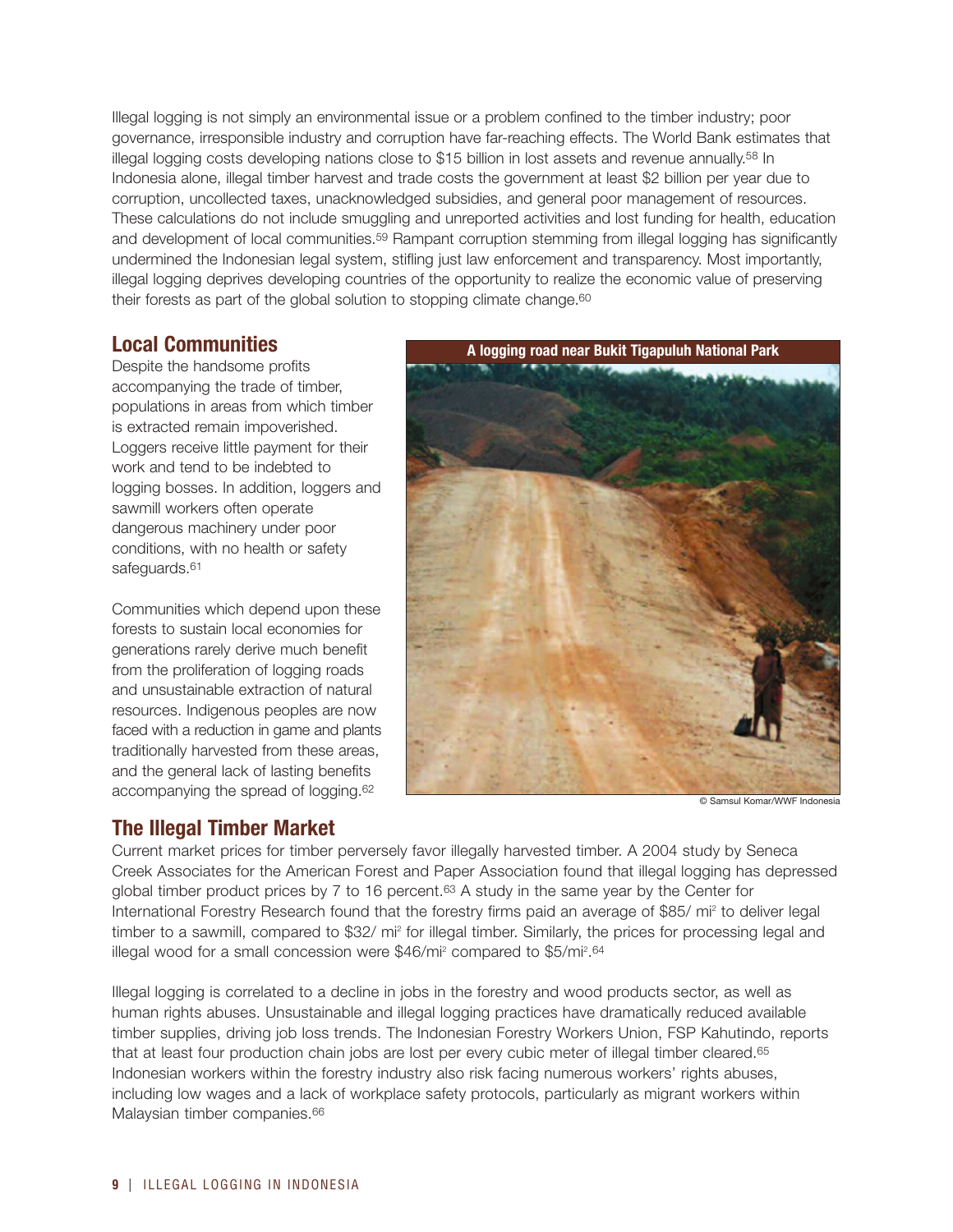# VI. Ongoing Corruption and Mismanagement

### **The Underlying Factors**

A corrupt legal and regulatory system has produced incentives to act illegally while an extensive bureaucratic system has fostered roadblocks in building a transparent, accountable system of governance. Corruption has been found in nearly all corners of industry, civil society and governance. Loggers in collusion with officials often illegally fell timber, notify district task forces of the location of the timber, and purchase back the impounded wood at an auction.<sup>67</sup> An estimated 1/3 of the final value of timber is spent on payments to government officials.68

### **Taking Measures**

In 2001, the Ministry of Forestry initiated a mill inspection program and discovered that illegal timber was being used at each and every mill. While there was ample evidence to convict plant operators, powerful wood-processing interests eventually persuaded the ministry against further inspection and action.<sup>69</sup> In 2002, the Ministry of Forestry's Industrial Restructuring Working Group developed an investigation procedure to probe the origin of timber processed in large mills. Initial investigations resulted in the discovery of several mills relying on illegally sourced timber, including one with falsified claims of sustainable products. This investigation resulted in the withdrawal of three large U.K. purchasers from the Indonesian market; however Ministry inspections were abandoned in 2004.70

In light of the fundamental weaknesses in current Indonesian forestry laws, anti-money laundering and corruption laws have been used to combat illegal logging – in 2003 the Indonesian government made forestry and environmental crimes predicate offenses. The Ministry of Forestry teamed up with the financial intelligence unit, Pusat Pelaporan dan Analisis Transaksi Keuangan (PPATK) to tackle timber crimes by following the flow of money. While the PPATK developed cases involving police cases, it lacks investigative

authority and has not successfully convicted illegal timber trade actors of money laundering.<sup>71</sup>

Indonesia has implemented trade measures to deter trade of illegally logged, unprocessed timber. The government banned the export of round logs in September 2004 and rough sawn wood in October 2004. Unfortunately, such bans have been easily circumvented due to lax enforcement by Indonesia, as well as neighboring and trading partner countries. Other efforts, such as President Yudhoyono's March 2005 Presidential Instruction on Eradication, have enjoyed moderate field interception successes, but have failed to bring down the most influential logging interests due the influence wielded by corrupt judiciary and police forces.72

**Reported volume of wood consumed by Indonesia's forestry industry, compared with legal supply (including wood imports), 2003-2006.**



© 2009 Human Rights Watch

One initiative that has been used to target illegal logging is the Corruption Eradication Commission (KPK), established by President Yudhoyono. The KPK is an independent commission which addresses corruption and targets logging-related crimes through investigations and trials in an anti-corruption court. In an effort to reduce the likelihood of corruption within the commission, members of the KPK are paid higher salaries and are not permitted to hold positions in other agencies. Strict deadlines are set for investigations and indictments, so postponement tactics commonly used in other investigations are less likely. The KPK has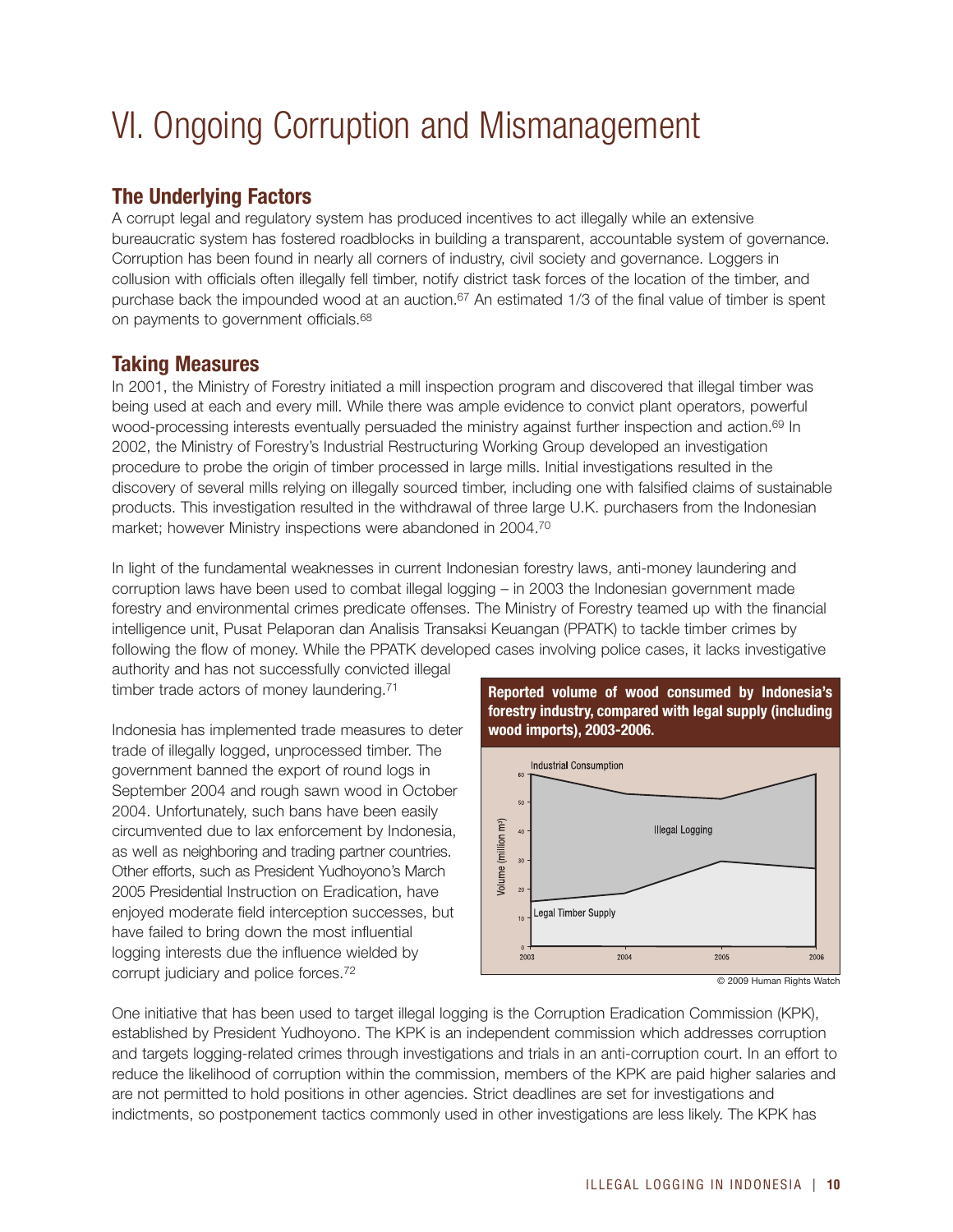had a strong investigation record; however, the scope of the commission's work has largely been limited to high-level officials. Few members of the most rampantly corrupt police and judiciary bodies have been indicted and enmity between police and KPK forces has fueled high-level scandals and discovery of graft and corruption within both forces.73, 74

### **The Continued Struggle**

The issue of illegal logging illustrates just how closely intertwined power, wealth and privilege are. Commissions like the KPK cannot take on the extensive, systematic problem alone. To date, punishment of transgressors has been rare. Corruption and lack of political will have proved to be a highly effective deterrent of effective action against law breakers. District-level illegal logging task forces and forest management agencies have been found complicit in illegal logging schemes; excess harvests are often unreported, illegal and legal timber is mixed and false payment documents are issued. Not only are police and government officials often complicit in illegal activities, members of the judiciary often play a hand in the perpetuation of illegal logging. During December 2008, in Sumatra's Riau district, the center of national pulp and paper production, legal cases involving illegal logging, bribery and fraud against 13 timber and pulp companies were dismissed, despite public outcry.75

Inconsistencies in the legal framework and overlapping responsibilities between different ministries and national, district and provincial governments have further complicated law enforcement. For example, there is no formal mechanism for the Ministry of Industry, which issues mill licenses, to coordinate with the Ministry of Forestry to ensure that national mill demand is in check with the legal supply of timber.76 Indonesia's timber industry is currently capable of processing two to five times the legal supply of timber. Today, processing demand still exceeds legal harvest by about four to one.77 Filling the gap between capacity and legal supply further perpetuates illegal logging practices and a vicious, destructive and unsustainable cycle.

Today, processing demand still exceeds legal harvest by about four to one.

Poor monitoring, management, resource allocation and access to information remain severe obstacles in eradicating illegal logging. The Ministry for Politics, Law and Security, which is responsible for coordinating action on illegal logging, currently lacks sufficient funding to carry out this objective.<sup>78</sup> In addition, logging companies are better funded, equipped and armed than those seeking to protect forests, such as park rangers or environmental activists.79

## VI. Destruction Beyond Borders

### **Impacts on the United States**

The forest products industry in the United States generates over \$200 billion in annual sales and accounts for approximately 6 percent of total U.S. manufacturing GDP, on par with the automotive and plastics industries. Over one million people work in the industry, making it one of the top 10 manufacturing employers in the United States.80

From hardwood plywood manufacturers in Oregon, to paper producers in Wisconsin, manufacturers across the U.S. are struggling to compete against imported, illegally-harvested low-priced wood and wood products. The U.S. Bureau of Labor Statistics reports that the logging, wood, paper and cabinetry industries have lost 242,000 jobs, or roughly 23 percent of its workforce, since 2006.<sup>81</sup> Employment of production workers in the flooring and hardwood plywood industry has declined at an average annual rate of about 2 percent between 2003 and 2007.82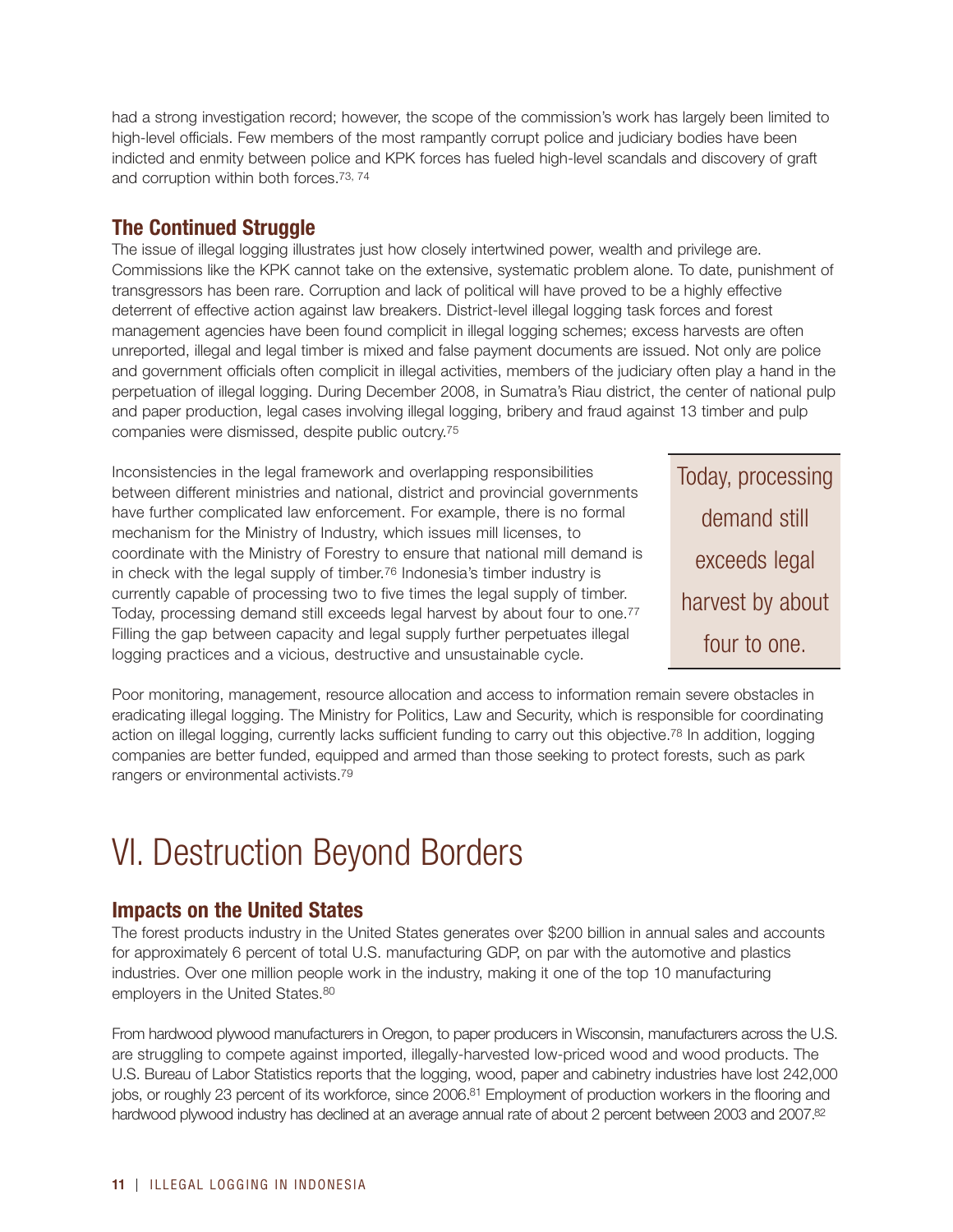The U.S. manufacturing industry relies heavily on the domestic market for sales. Illegal logging increases the supply of wood products on global markets, contributing to increased production and consumption of wood flooring and hardwood plywood. U.S. imports of wood products such as flooring and hardwood plywood have grown significantly in recent years, accounting for 48 percent of the market.<sup>83</sup> Conservative estimates place U.S. industry losses due to illegal logging-related depressed wood prices and lost exports at over \$1 billion. It has been estimated that the U.S. would stand to gain \$460 million a year on wood exports between 2002 and 2012 with the eradication of illegal logging.84

The U.S. pulp and paper industry has also been hard hit by a rise in unfair imports. The United Steelworkers (USW) reports that imports of paper products, like coated free sheet (CFS) paper, have increased to meet rising demand while domestic production has fallen. Declining production has led to job losses – between 2002 and 2007, ten U.S. CFS paper mills closed and 2,800 jobs were lost.85 A more recent report from the U.S. International Trade Commission found that from 2006 to 2009, the number of production workers within certain coated paper mills dropped nearly 50 percent, from 4,514 to 2,165.86 Major exporters of CFS paper include countries where reliance on illegal timber is a concern, such as China and Indonesia.

### **Towards a Sustainable Industry**

Sustainable practices deliver real economic benefits. The recent growth in independent certification and sustainable forest management programs has helped timber producers, processers, traders and retailers control their supply chains and provide solid evidence that their timber is legally sourced and sustainable. For example, the Forest Stewardship Council (FSC) has certified forests representing 463,387 mi2 of forest in 81 countries and covers 4270 mi2 of forest in Indonesia.87 By 2009, 1,255,600 mi2 of forest land had been certified by chain of custody programs such as



FSC, an area which has more than doubled since 2002.88,89 These certification programs are important indicators of responsible production and consumption of forest products. Manufacturers who require certified timber are making gains in the market as consumers and policies in developed countries increasingly favor transparent supply chains and sustainably produced products. Logging companies and manufacturers that use FSC certification are gaining a foothold in the market as consumers and policies in developed countries increasingly favor transparent supply chains and more sustainably produced products.

# VII. Looking Ahead

The future of Indonesia's forests and wildlife is in grave peril, but there is still much we can do to remedy the problem, protect remaining forest habitats and curb illegal logging.

### **Next Steps for Indonesia**

The Government of Indonesia must improve transparency, reinforce existing legislation, strengthen tracking mechanisms and strike down corruption. Better governance can in-part be achieved by:

- Allowing for timely, public access to accurate data;
- Increasing transparency;
- Creating measures for community participation, recognition of rights and tenure, and improved civil society engagement;
- Improving coordination within government agencies to establish a thorough,publically accessible tracking system; and
- More effective law enforcement against offending agencies and companies.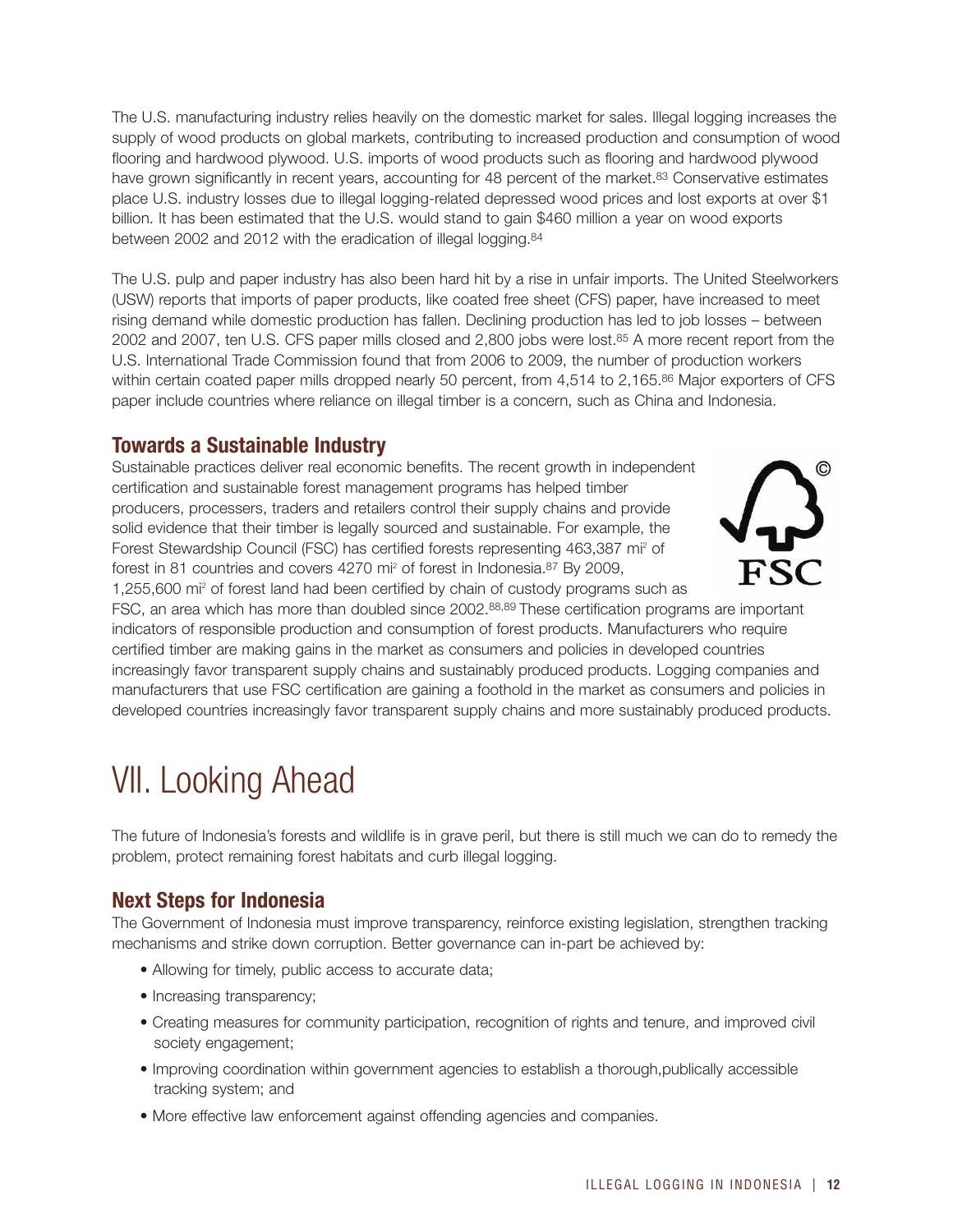Existing law enforcement and anti-corruption efforts in Indonesia must be strengthened and expanded. It is clear that the end to unlawful forest devastation can only be achieved through a combination of comprehensive supply and demand-side measures.

### **Demand Side Responsibility**

Consumer countries must ensure that they are not complicit in the destruction of the world's forests. Systematic government tolerance for unlawful practices such as tariff misclassification, subsidies, and fraudulent labeling currently results in unfair trade advantages for the Indonesian timber and wood products' industries.

Free trade should not mean illegal trade. Access to North American and European markets should not be granted to illegally harvested products. Global and domestic trade laws can and should be powerful tools to level the playing field and remedy the serious, large-scale distortion of the wood product market. Official recognition that the systematic non-enforcement of Indonesian forestry laws is an unfair trade subsidy would help address the underlying market distortions fueling rampant illegal logging. Governments can and should use their trade rules to align producers' economic incentives with environmental and social goals.

Affected U.S. pulp and paper producers and their employees' union, the United Steelworkers, have brought the issue of unfair timber harvest practices in Indonesia and China to the attention of the U.S. Department of Commerce (DOC) and the International Trade Commission (ITC). The DOC and ITC have initiated investigations to address the origins and impacts of paper products from China and Indonesia, and specifically whether these products have benefited from unfair subsidy advantages as a result of illegal logging. According to the Department of Commerce, subsidies are "financial assistance from foreign government that benefit the production, manufacture or exportation of goods."90 In preliminary determinations, the Department of Commerce has found that the systematic tolerance for illegal logging, the provision of timber for less than adequate remuneration, and government debt forgiveness justified levying countervailable duties on coated paper producers from Indonesia.91

Given the overwhelming evidence linking the Indonesian pulp and paper industry to illegal logging, environmental devastation and unfair trade subsidies, it is critical that the Department of Commerce request and receive complete information regarding the harvest and trade of Indonesian timber products to ensure the U.S. does not reward illegal logging by allowing access to U.S. markets. Such investigations could set a powerful precedent for responsible industry and government practices.

Supporting legal wood supply chains is simply one component of comprehensive action we must take in order to avert the social, economic and environmental controversies linked to deforestation and key commodities, such as pulp and paper. Moving forward, customers, investors and governments must adopt wider safeguard policies and practices for procurement, investments and multi-lateral relations. Illegal logging and forest degradation must also be addressed through comprehensive policies that prevent further conversion of natural forests and peatlands and protect biological diversity and ecosystem resilience.

Negotiations towards a global solution to climate change should include effective assistance to prevent deforestation and shared commitments to limit emissions. As these negotiations progress, consuming countries that are imposing their own measures to mitigate global climate change should ensure that such measures do not create perverse incentives for energy-intensive wood and wood products industries to simply relocate to less-regulated countries. Such a result could actually increase, rather than decrease, global emissions.

**Systematic** government tolerance for unlawful practices such as tariff misclassification, subsidies and fradulent labeling currently results in large, unjust advantages for the Indonesian timber and wood products industry.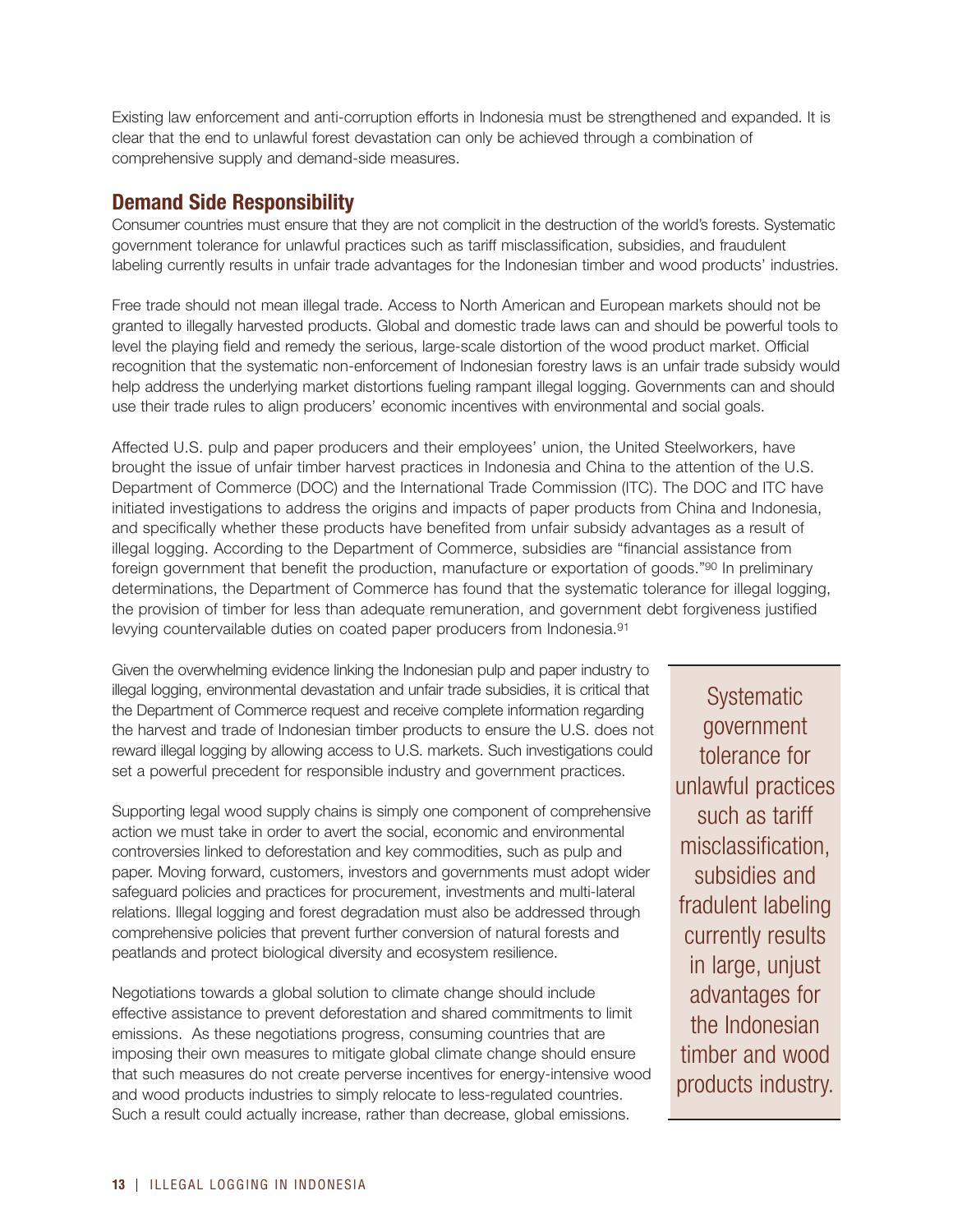Better data, increased transparency, and supply chain verification are also crucial facets of maintaining the values of forest ecosystems and a level playing field for fair and responsible timber harvests. The prohibition of illegally sourced timber products and promotion of third-party verification can provide consumers and manufacturers with information about the legality and sustainability of purchased forest products. Effective regulation would support responsible industry practices at home and abroad.

Indonesia has signed Memoranda of Understanding with the U.S., the U.K., China and Japan. The 2006 U.S. – Indonesia Memorandum of Understanding on combating illegal logging established a working group to facilitate bilateral consultation, information sharing, capacity building and cooperation on law enforcement. Another goal of the MOU is to ensure market access for legally produced Indonesian products. The MOU was a step in the right direction; however, the agreement is nonbinding and has yet to bring concrete, positive results to fruition.

### **The Lacey Act**

The Lacey Act, passed in 1900 in the U.S., prohibits interstate and international trafficking of wildlife, fish, and plants that have been illegally taken, traded or sold. The statue has been a powerful tool for U.S. agencies combating wildlife crime. The latest 2008 amendment extends civil and criminal penalties to the illegal harvest and sale of plants and derivative products, such as timber and wood products. The newly amended Lacey Act provides basic transparency for wood shipments and taking action against the import of illegally sourced wood. This groundbreaking law is changing the way companies think about their supply chains and timber and wood fiber sources.

Enforcement of the underlying prohibition on trade in illegal products began in May 2008. Unfortunately, import declaration requirements have been phased in on a staggered schedule and highly processed wood products, such as pulp and paper, have been excluded from the schedule altogether. These products are one of the single largest users of wood fiber and are at extremely high risk of having illegal origins, thus it is imperative that they are included in the first stages of declaration enforcement. Excluding pulp and paper from the declaration requirements increases the likelihood of continued illegal log trading and perpetuates the harmful effects of illegally imported timber. Moving forward, it will be critical to enact a strong enforcement program containing a clear schedule for imports of all wood and wood products and mechanisms for electronically accessible import data.

Effective implementation of the Lacey Act has also been undermined by insufficient funding. Despite recommendations from a broad coalition of supporting industry and environmental groups, and urgent need by key implementing agencies such as the U.S. Department of Agriculture (USDA) Animal and Plant Health Inspection Service, Congress has not appropriated funds to agencies responsible for implementing core provisions. Only limited funds have been appropriated to the U.S. State Department for outreach and education of foreign governments and businesses.



© David Gilbert/RAN

### **Forest Law Enforcement, Governance and Trade (FLEGT)**

Elsewhere, Indonesia continues to actively negotiate a Voluntary Partnership Agreement (VPA) with the European Union under the Forest Law Enforcement, Governance and Trade (FLEGT) regulation of 2003. This agreement ensures that only licensed Indonesian timber will reach EU countries. The system is intended to stem the trade of illegal timber, support sustainable forest management and implement a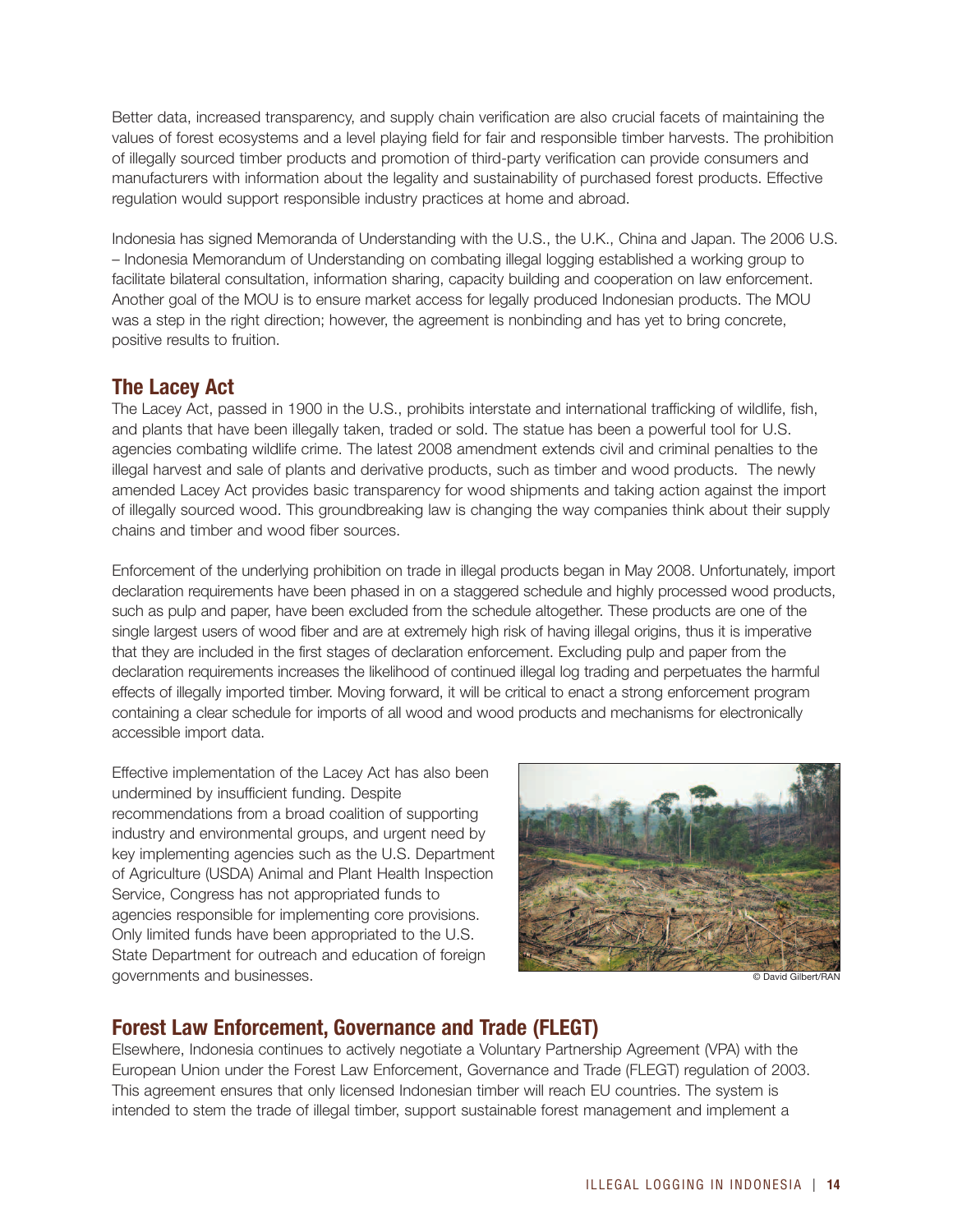transparent and accountable tracking and licensing system. A national Timber Legality Verification System (SVLK) has been developed out of the VPA process, which requires, in principle, the inspection of the entire purchasing chain of a timber stock. Countries in Asia and Africa, including Indonesia, China, Malaysia, and Vietnam have signed or are in the process of negotiating agreements for a broader legality licensing scheme. The system faces challenges in maintaining long-term stakeholder engagement, private sector participation and demand for FLEGT-licensed timber, however many stakeholders anticipate the broad positive impacts this system may yet bring.

### **Reducing Emissions from Deforestation and Forest Degradation (REDD)**

A consistent, global commitment is necessary to stem the trade of illegally sourced wood products. Broad adoption of current laws like the Lacey Act, the EU FLEGT, bilateral agreements and MOUs and government procurement policies could greatly bolster an international REDD (Reducing Emissions from Deforestation and Forest Degradation) framework.

REDD mechanisms are currently being designed with the intent to curb the release of carbon dioxide emissions by placing a price value for the carbon stored by forests. Developed nations would pay forest-rich nations for preserving their forests and adopting better forest management practices. The 2009 United Nations Framework Convention on Climate Change talks in Copenhagen came close to laying out a framework for REDD financing, forest carbon credit marketplaces and baseline deforestation rates. While it remains to be seen when an official international framework will be adopted, REDD schemes have the potential to effectively address global warming, protect forests and stem illegal logging.

Indonesia, with its carbon-rich peat swamps and rapid deforestation rate, has been seen as a crucial target – and challenge – for REDD. The Indonesian government, quick to see the financial benefits this new schema might offer, was the first country to issue regulations specifically written to address REDD, allowing indigenous peoples, local authorities and private investors to engage in REDD projects.92 As REDD schemes are developed, the Indonesian government must strengthen internal capacity to effectively manage, distribute and monitor funds.



© David Gilbert/RAN

There is great risk that the international community will rush into REDD investments that can provide crucial "offsets" for carbon markets in the US and elsewhere, without the necessary safeguards to protect the environmental integrity of the outcomes. This will leave forests vulnerable to further destruction and prevent meaningful actions by Northern countries to reduce emissions. The Indonesian government's recent attempts to classify environmentally devastating oil palm plantations as forests are an alarming yet telling sign of the challenges that lie ahead.<sup>93</sup> Further incentivization of the creation of oil palm plantations would legalize further deforestation – much of it technically illegal – and accelerate natural forest clearance, biodiversity loss and greenhouse gas emissions.

Multi-lateral coordination and engagement is critical for meaningful reductions of greenhouse gas emissions and true ecosystem protection. REDD schemes must use science-based forest definitions, guard against natural forest conversion and include key safeguards for community rights and tenure. It is imperative that these policies encourage governance reforms and include robust, multi-level monitoring, reporting and verification systems. REDD policies in Indonesia will only succeed if the development of legal and sustainable forest product markets is supported. Otherwise, even the most well-intentioned plans would be undercut by demand-side forces and leakage of illegal timber products.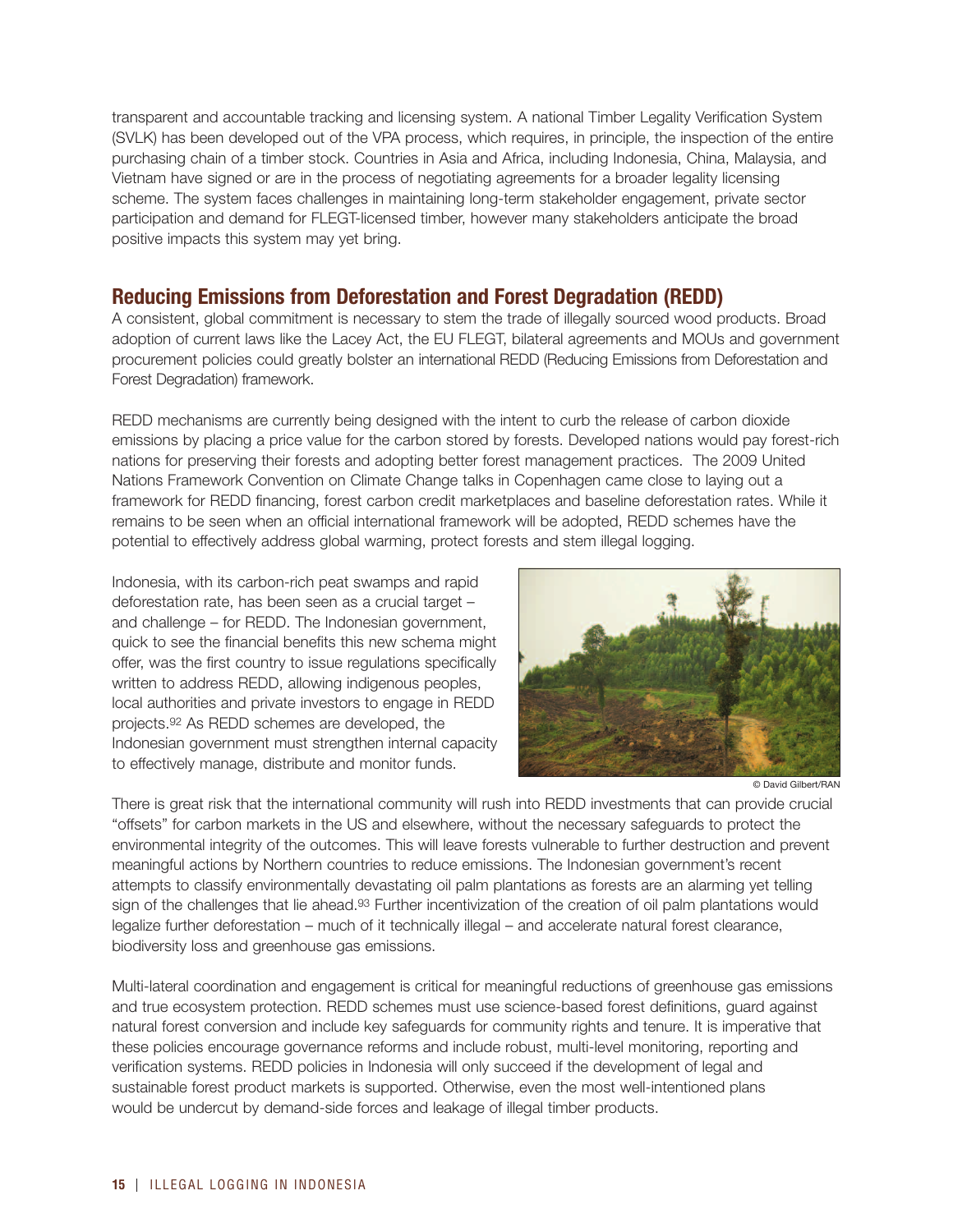### **Policy Recommendations**

- · The Indonesian government must enforce existing forestry and anti-corruption laws and improve transparency and public access to information.
- · Trade in products created from illegal logging should be addressed as a trade subsidy and remedied through trade laws.
- · Trade and investment agreements should end demand for and trade in wood products that are illegally and or unsustainably sourced.
- · Adequate funding must be appropriated to the U.S. Department of Agriculture Animal and Plant Health Inspection Service to enforce the Lacey Act.
- · Pulp and paper must be included in the Lacey Act import declaration requirement schedule so importers are held fully responsible for the materials they import.
- · Developed and developing countries must flesh out and implement REDD schemes with robust multi-level monitoring, reporting and verification systems, safeguards for community rights and tenure, and governance reforms that ensure lasting, sustainable growth with tangible benefits for local communities.

# VIII. Conclusion

Rapid rates of deforestation are contributing to global climate change - approximately 20 percent of annual global warming emissions originate from forest destruction. At the same time, products of illegal logging from pulp and paper, to building products and furniture - are undercutting sustainable forest practices throughout the world, resulting in job loss in communities in the United States. In countries like Indonesia, where a majority of logging is performed illegally, serious job loss is occurring and the real economic value of preserving tropical rainforests as a critical climate change solution is being lost forever.

Solutions to illegal logging must benefit the environment, communities and workers in both developed and developing world economies. Increased transparency and comprehensive law enforcement are crucial to protecting forest ecosystems and creating a level playing field for business. The steps we take now to reform the harvest, trade and purchase of wood and wood products have the power to alter the future of Indonesia's forests, mitigate climate change and preserve forest products jobs and sustainable forestry in North America.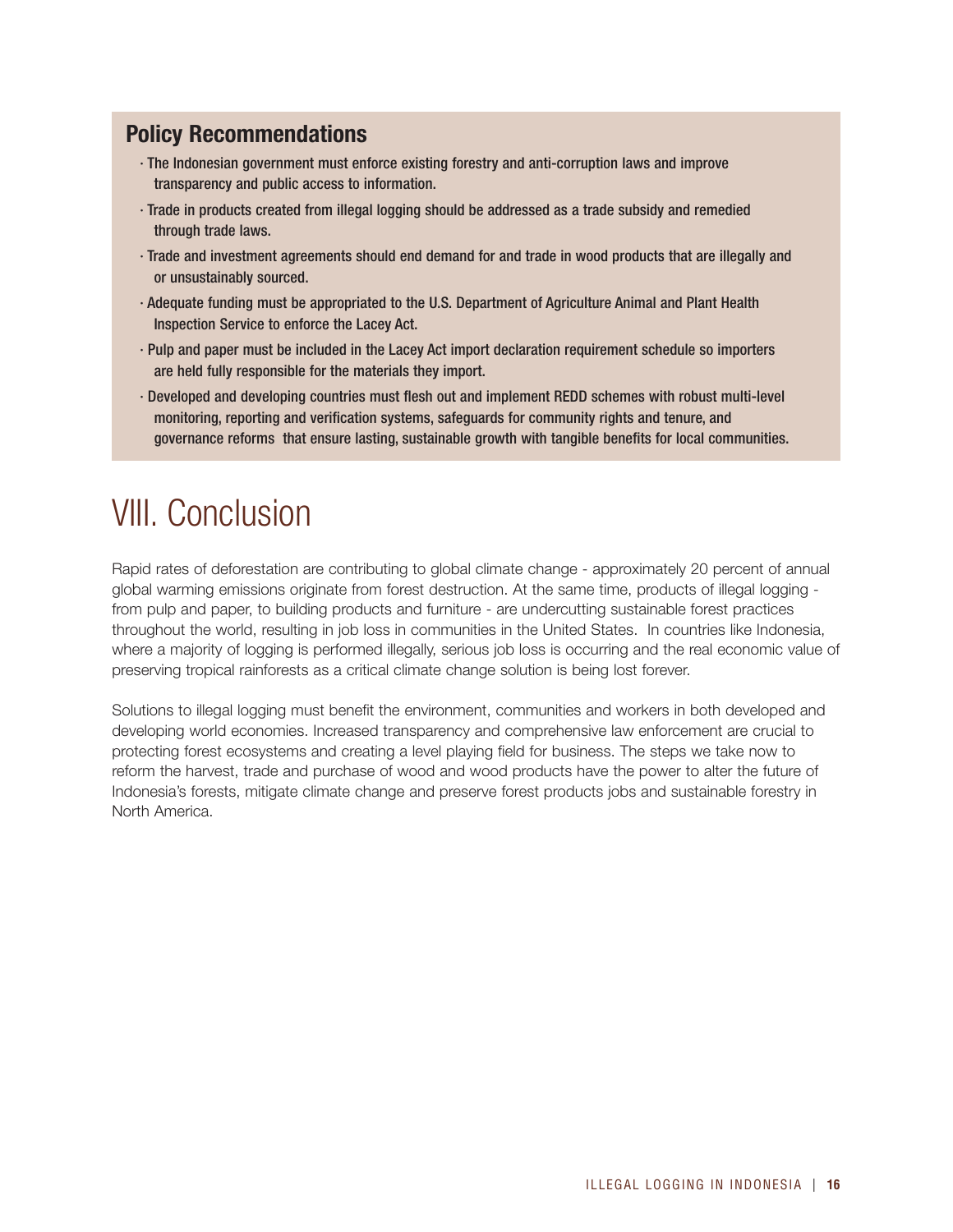### **References**

- 1. Tim Peck. *The International Timber Trade. Cambridge:* Woodhead Publishing Limited, 2001, p175.
- 2. Global Forest Watch, 2009. "Indonesia: Overview," Global Forest Watch: Indonesia. http://www.globalforestwatch.org/english/indonesia/overview.htm
- 3. Food and Agriculture Organization of the United Nations, 2007. *State of the World's Forests,* 2007. Rome: FAO, 2007, p15.
- 4. Chatham House. "Indonesia." http://www.illegal-logging.info/approach.php?a\_id=85
- 5. Mongabay. "Indonesia." http://rainforests.mongabay.com/20indonesia.htm
- 6. Christian Nellman, et al. *The Last Stand of the Orangutan State of Emergency: Illegal Logging, Fire and Palm Oil in Indonesia's National Parks,* United Nations Environment Program and United Nations Economic, Social and Cultural Office. February 2007, p43.

7. Ibid.

- 8. Chatham House. *Illegal Logging and Related Trade: 2008 Assessment of the Global Response (Pilot Study) Summary.* August 2009, p6. Available at http://www.illegal-logging.info/uploads/2008PilotAssessmentofResponsetolllegalLoggingSummary.pdf
- 9. Human Rights Watch (HRW), 2009. Wild Money, p 10. Available at http://www.hrw.org/sites/default/files/reports/indonesia1209web\_0.pdf.
- 10. Department for International Development (DFID), 2007. "Crime and Persuasion: Tackling Illegal Logging, Improving Forest Governance." p 12.
- 11. U.S. Department of Agriculture Foreign Agricultural Service. World's Leading Wood Product Importers. Public Presentation. Accessed 15 March 2010. http://www.fao.org/askfao/viewquestiondetails.do?questionId=825
- 12. Seneca Creek Associates, LLC, and Wood Resources International, LLC. *"Illegal"Logging and Global Wood Markets:The Competitive Impacts on the U.S. Wood Products Industry,* prepared for American Forest & Paper Association. November 2004, p49.
- 13. Ibid, p91.
- 14. Jeremy Hance. "Illegal logging trade from Myanmar to China slows, but doesn't stop" *Mongabay.com.* 28 October 2009. http://news.mongabay.com/2009/1028-hance\_myanmarchina.html
- 15. Seneca Creek Associates and Wood Resources International. *"Illegal" Logging and Global Wood Markets,* p70.
- 16. USDA Foreign Agricultural Service. "World's Leading Wood Product Importers." Public Presentation.
- http://www.fas.usda.gov/ffpd/Wood\_Products\_Presentations/World\_Importers/World's\_Leading\_Wood\_Product\_Importers.pdf 17. Seneca Creek Associates and Wood Resources International. *"Illegal" Logging and Global Wood Markets.* p137-138.
- 18. Peter S. Goodman and Peter Finn. "Corruption Stains Timber Trade." *The Washington Post.* 1 April 2007. http://www.washingtonpost.com/wp-dyn/content/article/2007/03/31/AR2007033101287.html
- 19. Nicholas Stern. *The Stern Review on the Economics of Climate Change.* Cambridge: Cambridge University Press, 30 October 2006. pXXV.
- 20. UN Food and Agriculture Organization of the United Nations. "World deforestation decreases, but remains alarming in many countries." News Release, 25 March 2010. http://www.fao.org/news/story/en/item/40893/icode/
- 21. U.S. AID. Global Climate Change: Country and Regional Information, Indonesia. Accessed 29 March 2010. http://www.usaid.gov/our\_work/environment/climate/country\_nar/indonesia.html
- 22. The Ministry of Forestry, Republic of Indonesia (2007). Reducing Emissions from Deforestation and Forest Degradation in Indonesia REDD Methodology and Strategies Summary for Policy Makers.
- 23. World Wildlife Fund. "Destruction of Sumatra forests driving global climate change and species extinction." Press Release. 26 February 2008. http://www.worldwildlife.org/who/media/press/2008/WWFPresitem7039.html
- 24. Roger S. Swift. "Sequestration of Carbon By Soil." Soil Science. 166, Issue 11. (November 2001): 858-871. Available at http://journals.lww.com/soilsci/pages/articleviewer.aspx?year=2001&issue=11000&article=00010&type=abstract
- 25. Janet Pelley. "Old-growth forests store a treasure trove of carbon." *Environmental Science & Technology 43,* no. 20 (2009): pp7602-7603. Available at http://www.pacificforest.org/news/Media%20Clips%20PDF/EST\_Old-growth\_LW\_9-9-09.pdf
- 26. World Wildlife Fund. *Peat Swamp and Lowland Forests of Sumatra (Indonesia).* 12 November 2007. Available at http://assets.panda.org/downloads/sumatra\_forest\_cc\_final\_12nov07.pdf
- 27. Ibid.
- 28. PEACE. *Indonesia and Climate Change,* p12.
- 29. "Globalization of the Paper Industry: Over-Investment in China." *Pap'Argus.* 1 June 2007. http://www.pulpandpaper.net/NetLetter/Features/06202007.asp
- 30. World Wildlife Fund. "WWF Concerns over Origin of Fiber for the Mills of the Asia Pulp and Paper Company in Sumatra, Indonesia." 13 July 2004. Available at http://assets.wwfid.panda.org/downloads/wwf\_statement\_on\_app\_13jul04\_.pdf
- 31. Asia Pulp & Paper, APP Overview. Accessed 16 March 2010. http://www.asiapulppaper.com/portal/app\_portal.nsf/Web-MenuPage/B0E7C5B095EE2B6D4725732F0014EF8B?OpenDocument&Key=1
- 32. World Wildlife Fund. "APP fails to protect High Conservation Value Forests" WWF Press Release. 11 July 2006.
- http://www.wwf.or.id/en/news\_facts/press\_release/?1984/APP-Fails-To-Protect-High-Conservation-Value-Forest
- 33. Rizal Harahap. "Human rights body finds rights abuse in Riau land dispute." *The Jakarta Post.* 08 March 2008.
- 34. Keith Andrew Bettinger. "A forest falls in Cambodia." Asia Times. 19 March 2010. http://www.atimes.com/atimes/Southeast\_Asia/GA06Ae01.html
- 35. World Wildlife Fund. *Statement Summarizing WWF Concerns over the Origin of Fiber for the Mills of the Asia Pulp and Paper Company in Sumatra, Indonesia.* 13 July 2004, p9- 10. 36. Ibid.

37. Ibid.

- 38. WWF Forest Crime Unit. *Monitoring Illegal Logging Operations in Riau, Sumatra.* June 2004.
- 39. WWF Indonesia. *Asia Pulp & Paper (APP) Threatens Bukit Tigapuluh Landscape.* 08 January 2008. Available at http://assets.panda.org/downloads/btp\_investigation\_jan\_2008.pdf
- 40. Rivani Noor and Rully Syumandra. *Social Conflict and Environmental Disaster: A report on Asia Pulp and Paper's Operations in Sumatra, Indonesia.* Friends of the Earth Indonesia, Community Alliance of Pulp & Paper Advocacy, World Rainforest Movement and WAHLI. December 2006.
- 41. WWF Indonesia. "Asia Pulp & Paper (APP): Hiding Destruction Behind False Advertisements." WWF Monitoring Brief. October 2006. Available at http://assets.wwfid.panda.org/downloads/executive\_summary\_of\_app.pdf
- 42. Heather Burke. "Bloomberg.com Staples Ends Contracts withWith Asia Pulp on Environment." *Bloomberg News.* 7 February 2008. http://www.bloomberg.com/apps/news?pid=20601087&sid=acXOtxbg7KDs&refer=home
- 43. Tom Wright. "Staples Cuts Off Paper Supplier." *The Wall Street Journal.* 8 February 2008. http://online.wsj.com/article/SB120240874246651263.html
- 44. Frankfurt Zoological Society/KKSI WARSI/Zoological Society of London/WWF-Indonesia/Yayasan PKHS. "Asia Pulp & Paper/Sinar Mas Group Set to Destroy Orangutan Reintroduction Site, Critical Tiger Forest." Joint Press Release. 19 May 2009. Available at: http://www.savesumatra.org/index.php/newspublications/pressdetail/8

45. HRW. *Wild Money,* p10.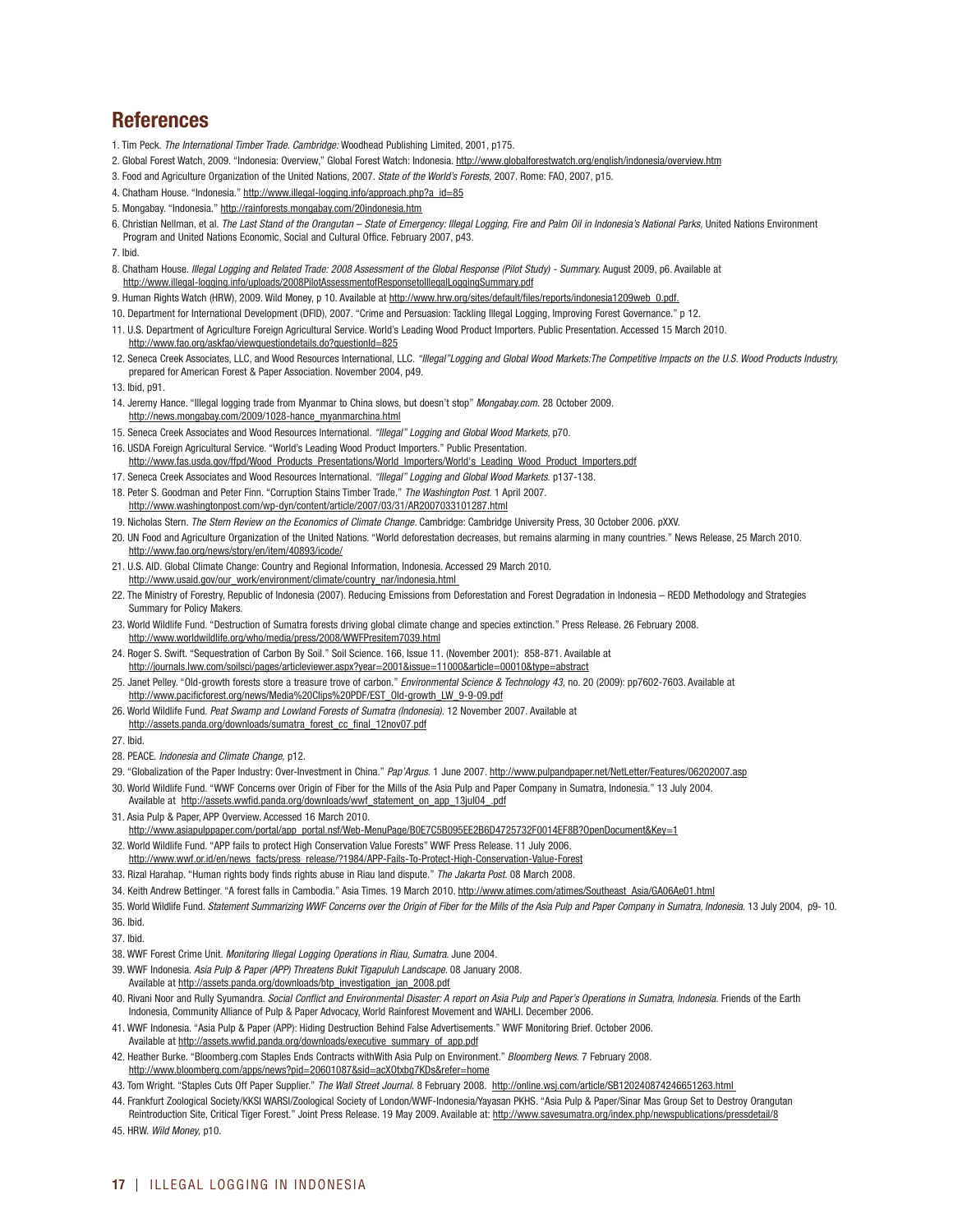46. DFID. *Crime and Persuasion,* p13.

47. HRW. *Wild Money,* p10.

- 48. Forest Watch Indonesia, World Resources Institute and Global Forest Watch. The State of the Forest: Indonesia, p39. Available at http://pdf.wri.org/indoforest\_full.pdf 49. Christopher Barr, Ahmad Dermawan, Herry Purnomo & Heru Komarudin. *Financial governance and Indonesia's Reforestation Fund during the Soeharto and post-Soeharto*
- *periods, 1989-2009.* Indonesia: Center for International Forestry Research. 2010. p X, XI. Available at http://www.cifor.cgiar.org/Knowledge/Publications/Detail?pid=2886 50. HRW. *Wild Money,* p11.
- 51. Ibid.
- 52. Ibid, p12.
- 53. Christopher Barr, Ida A. P. Resosudarmo, Ahmad Dermawan, John McCarthy, Moira Moeliono and Bambang Setiono; eds. *Decentralization of Forest Administration in Indonesia.* Center for International Forestry Research. 2006. Available at
- http://www.cifor.cgiar.org/Knowledge/Publications/DocumentDownloader?a=d&p=%5Cpublications%5Cpdf\_files%5CBooks%5CBBarr0601.pdf 54. Badan Pusat Statistik Republik Indonesia (Statistics Indonesia). "Gross Domestic Product at Current Market Prices By Industrial Origin (Billion Rupiahs)."
- http://www.bps.go.id/eng/tab\_sub/view.php?tabel=1&daftar=1&id\_subyek=11&notab=1
- 55. Rainforest Action Network (RAN). "Don't Bag Indonesia's Rainforests." Available at http://ran.org/fileadmin/materials/old\_growth/forest\_campaign\_backgrounder.pdf
- 56. Mongabay. "Indonesia."
- 57. HRW. *Wild Money,* p20.
- 58. World Bank, 2002. *A Revised Forest Strategy for the World Bank Group.*

59. HRW. *Wild Money,* p1.

- 60. Environmental Investigation Agency (EIA) and Telepak. *The Thousand-Headed Snake: Forest Crimes, Corruption and Injustice in Indonesia.* March 2007. Available at http://www.eia-international.org/files/reports135-1.pdf.
- 61. Neil Scotman, et al. "Indonesia Country Paper on Illegal Logging: Executive Summary and Recommendations." World Bank WWF Workshop on Control of Illegal Logging in East Asia. 28 August 2000, p7.
- 62. DFID. *Crime and Persuasion,* p12.
- 63. Seneca Creek Associates and Wood Resources International.*"Illegal" Logging and Global Wood Markets,* pES-2.
- 64. Environmental Investigation Agency (EIA), 2007. *No Questions Asked.* p 3-4. Available at http://www.eia-global.org/PDF/report--NQA--forests--oct08.pdf 65. Indonesia's Forestry Workers – Another Endangered Species" AFL-CIO Blog. 11 December 2007. Accessed 26 January 2010.
- http://blog.aflcio.org/2007/12/11/indonesias-forestry-workersanother-endangered-species/
- 66. Building and Woods International. "Asia Pacific Forestry Week demands decent work in forestry." Accessed 22 February 2010. http://www.bwint.org/default.asp?index=1624&Language=EN
- 67. DFID. *Crime and Persuasion,* p22.
- 68. DFID. *Crime and Persuasion,* p20-21.
- 69. Ibid, p14.
- 70. Ibid, p22-23.
- 71. EIA and Telepak. *The Thousand-Headed Snake,* p5.
- 72. Ibid.
- 73. HRW. *Wild Money,* p32-34.
- 74. Olivia Rondonuwu. "Indonesian court jails ex-graftbuster for murder." *Reuters.* 11 February 2010. http://www.reuters.com/article/idUSTRE61A1MC20100211 75. Eyes on the Forest. "NGOs plan to sue the police for closing cases." 24 December 2008.
- http://eyesontheforest.or.id/index.php?option=com\_content&task=view&id=213&Itemid=6&lang=english
- 76. Nellman, et al. *The Last Stand of the Orangutan,* p42.
- 77. DFID. *Crime and Persuasion,* p6.
- 78. Chatham House. *Illegal Logging and Related Trade,* p22.
- 79. Nellman, et al. *The Last Stand of the Orangutan,* p37.
- 80. American Forest & Paper Association. "Economic Impact." Accessed 16 February 2010. http://www.afandpa.org/ourindustry.aspx?id=35
- 81. U.S. Bureau of Labor Statistics. http://data.bls.gov/
- 82. U.S. International Trade Commission. "Wood Flooring and Hardwood Plywood: Competitive Conditions Affecting the U.S. Industries." Investigation No. 332-487. USITC Publication 4032. August 2008, p3-22.
- 83. Ibid, p1-1.
- 84. Seneca Creek Associates and Wood Resources International. *"Illegal" Logging and Global Wood Markets,* p26.
- 85. United Steelworkers. "Overview of U.S. Coated Free Sheet Paper Mills." March 2007. http://assets.usw.org/Crucial\_Issues/07-03-30\_cfs-usw\_backgrounder\_jobs.pdf
- 86. U.S. International Trade Commission. "Certain Coated Paper Suitable for High-Quality Print Graphics Using Sheet-Fed Presses from China and Indonesia." Publication 4108. November 2009, p152.
- 87. Forest Stewardship Council. "Global FSC certificates: type and distribution." Public Presentation. January 2010. Available at http://www.fsc.org/fileadmin/webdata/public/document\_center/powerpoints\_graphs/facts\_figures/Global-FSC-Certificates-2010-01-15-EN.pdf
- 88. "Forest certification challenged by climate change and illegal logging concerns: Certified forest products markets, 2008-2009." *UNECE/FAO Forest Products Annual Market Review, 2008-2009.* 2009, p1. Available at http://www.unece.org/timber/docs/certification/2009-cert.pdf
- 89. "Markets for certified forest products." *UNECE/FAO Forest Products Annual Market Review, 2001-2002.* 2002, p 137. Available at http://www.unece.org/timber/docs/rev-02/chap-11.pdf.
- 90. U.S. Department of Commerce, International Trade Administration. *Commerce Preliminary Finds Subsidization of Certain Coated Paper Suitable for High-Quality Print Graphics Using Sheet-Fed Presses from the People's Republic of China and Indonesia.* Fact Sheet. 2 March 2010. Available at http://ia.ita.doc.gov/download/factsheets/factsheet-prc-indonesia-cp-cvd-prelim-030210.pdf
- 
- 91. Ibid.
- 92. Adianto P. Simamora. "Australia helps REDD projects in Jambi." *The Jakarta Post.* 6 January 2010. http://www.thejakartapost.com/news/2010/01/06/australia-helps-redd-projects-jambi.html
- 93. Mustaqim Adamrah and Aditya Suharmoko. "New area to be available for oil palm plantations." *The Jakarta Post.* 29 March 2010. http://www.thejakartapost.com/news/2010/02/17/new-area-be-available-oil-palm-plantations.html